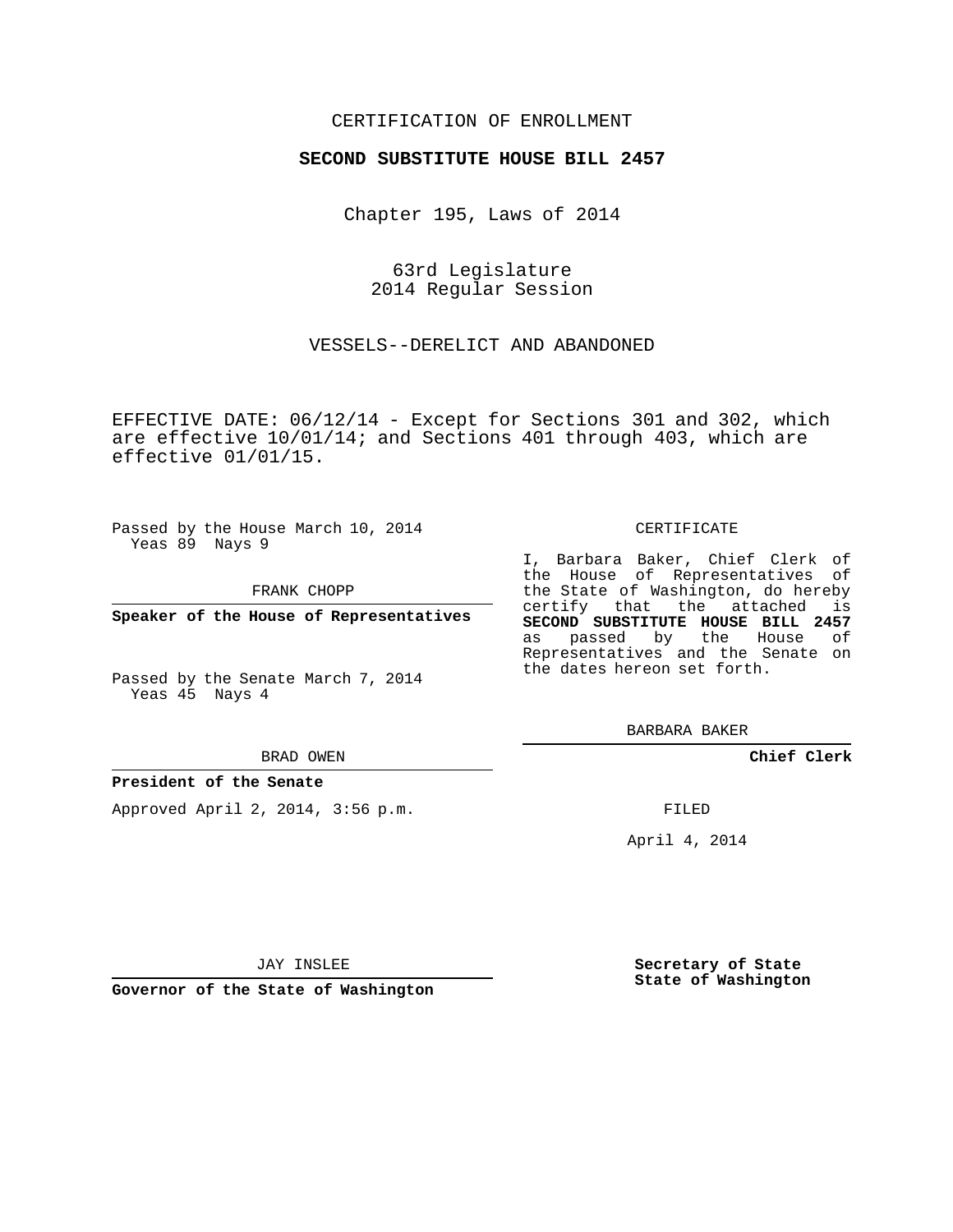## **SECOND SUBSTITUTE HOUSE BILL 2457** \_\_\_\_\_\_\_\_\_\_\_\_\_\_\_\_\_\_\_\_\_\_\_\_\_\_\_\_\_\_\_\_\_\_\_\_\_\_\_\_\_\_\_\_\_

\_\_\_\_\_\_\_\_\_\_\_\_\_\_\_\_\_\_\_\_\_\_\_\_\_\_\_\_\_\_\_\_\_\_\_\_\_\_\_\_\_\_\_\_\_

### AS AMENDED BY THE SENATE

Passed Legislature - 2014 Regular Session

### **State of Washington 63rd Legislature 2014 Regular Session**

**By** House Appropriations (originally sponsored by Representatives Hansen, Smith, Fagan, Springer, Rodne, Reykdal, Magendanz, Fitzgibbon, Vick, Lytton, Wilcox, Pollet, Tharinger, Ryu, Van De Wege, Buys, and Hayes; by request of Department of Natural Resources)

READ FIRST TIME 02/11/14.

 AN ACT Relating to derelict and abandoned vessels; amending RCW 79.100.150, 79.100.130, 88.26.010, 53.08.310, 84.56.440, 82.49.010, 79.100.060, 79.100.120, 79.100.100, and 79.100.010; amending 2013 c 291 s 39 (uncodified); adding new sections to chapter 79.100 RCW; adding a new section to chapter 88.26 RCW; adding a new section to chapter 53.08 RCW; adding a new section to chapter 82.08 RCW; adding a new section to chapter 82.12 RCW; adding a new section to chapter 88.02 RCW; adding a new section to chapter 82.49 RCW; creating new sections; prescribing 9 penalties; providing effective dates; and providing expiration dates.

10 BE IT ENACTED BY THE LEGISLATURE OF THE STATE OF WASHINGTON:

 NEW SECTION. **Sec. 1.** (1) The legislature finds that section 45, chapter 291, Laws of 2013 required the department of natural resources, in consultation with the department of ecology, to evaluate potential changes to laws and rules related to derelict and abandoned vessels that increase vessel owner responsibility and address challenges associated with the economics of removing vessels from the water.

17 (2) The legislature further finds that, during the 2013 legislative 18 interim, the two responsible agencies engaged in a thorough process to 19 satisfy their legislative charge. This process involved exhausting in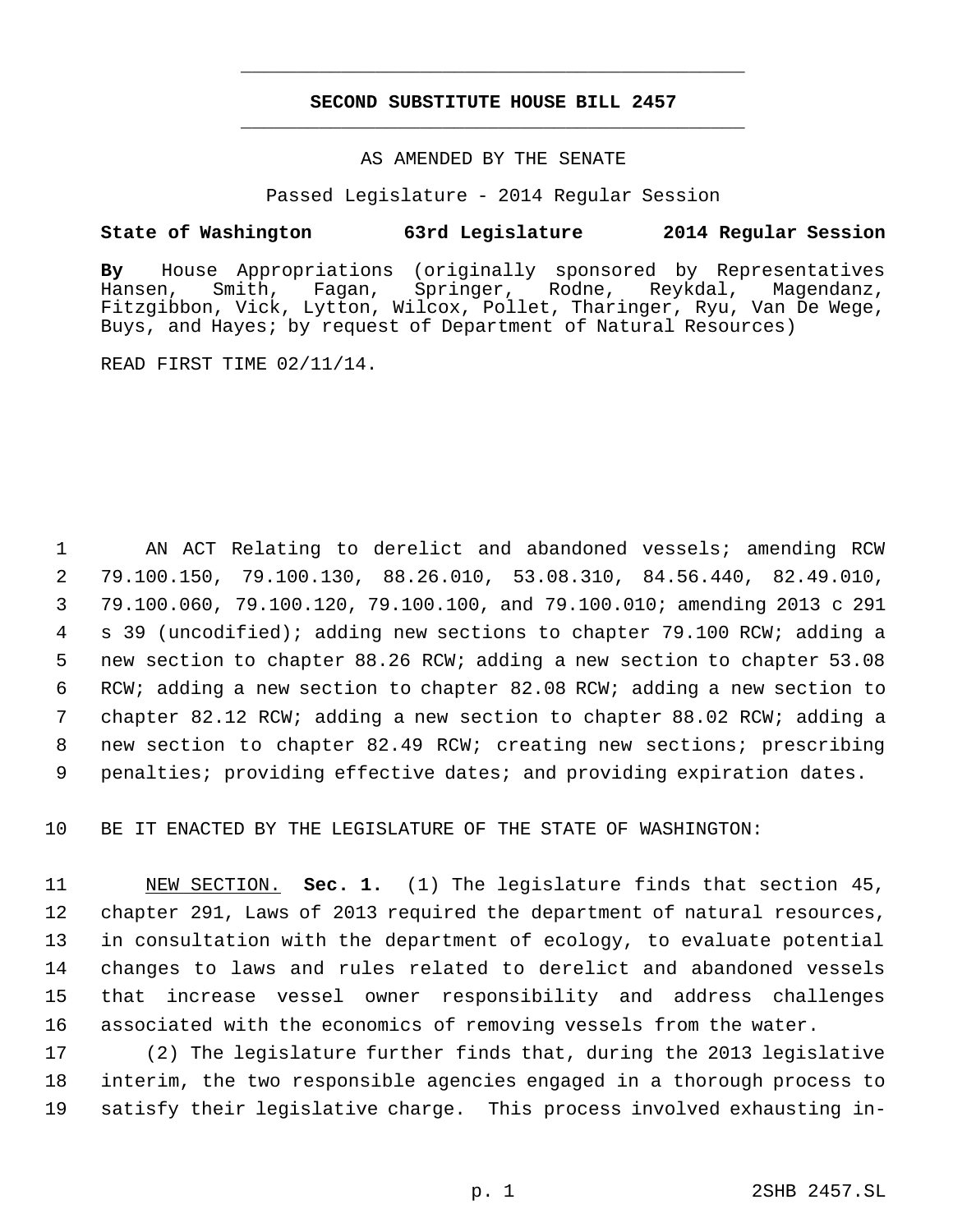state expertise on various topics and reaching out to experts in vessel deconstruction, surety bonding, letters of credit, marine insurance, taxation, federal regulation, similar programs in other states, and more. The process also involved two open invitation public meetings.

 (3) The legislature further finds that a significant number of various and competing options were discussed, analyzed, and ultimately dismissed during the process undertaken by the two agencies. It is the intent of the legislature to capture the recommendations for meeting the goals of increased vessel owner responsibility and addressing the challenges associated with the economics of removing vessels from the water that rose to the top from the process undertaken by the agencies. (4) It is the further intent of the legislature that this act serve as the final report due by the department of natural resources under

section 45, chapter 291, Laws of 2013.

### **Part One--Vessel Owner Responsibility**

 NEW SECTION. **Sec. 101.** A new section is added to chapter 79.100 RCW to read as follows:

 (1) Any individual or company that purchases or otherwise receives a used vessel greater than sixty-five feet in length and more than forty years old must, prior to or concurrent with the transfer of ownership, secure a marine insurance policy consistent with this section. Proof of the marine insurance policy must be provided to:

 (a) The transferor of the vessel upon purchase or other transfer; and

 (b) If applicable, the department of licensing upon registration or the department of revenue upon the payment of any taxes.

 (2) The transferor of a vessel greater than sixty-five feet in length and more than forty years old has an affirmative duty to ensure that any potential transferee has secured a marine insurance policy consistent with this section prior to or concurrent with the finalization of any sale or transfer. Nothing in this section prohibits the sale or other transfer of a vessel greater than sixty- five feet in length and more than forty years old to a transferee that fails to secure a marine insurance policy. However, a transferor that chooses to finalize a sale or other transfer with a transferee not in possession of a marine insurance policy assumes secondary liability for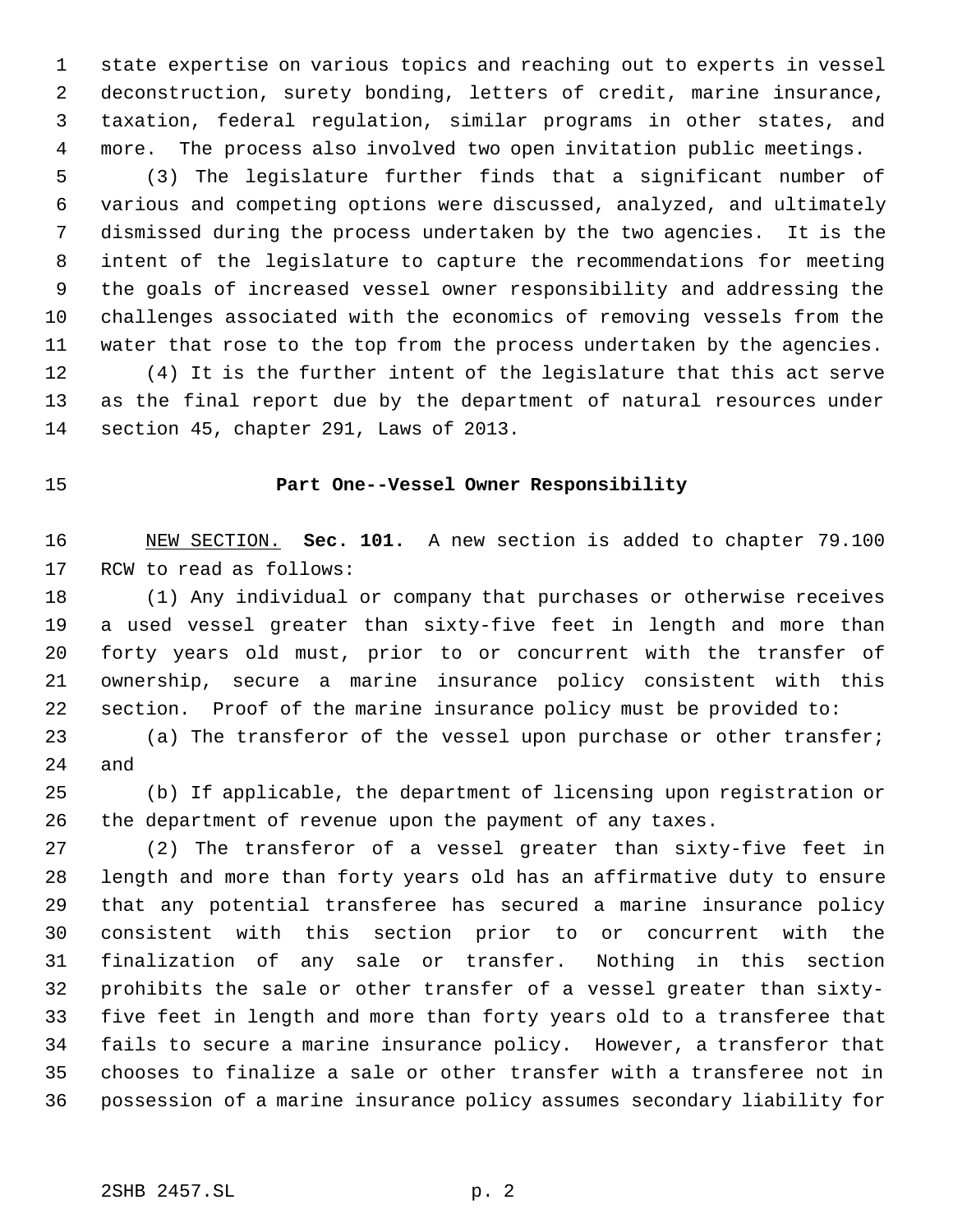the vessel consistent with RCW 79.100.060 if the vessel is later abandoned by the transferee or becomes derelict prior to a subsequent ownership transfer.

 (3) The marine insurance policy required under this section must be secured by the transferee prior to, or concurrent with, assuming ownership of a vessel greater than sixty-five feet in length and more than forty years old. The marine insurance policy must satisfy the following conditions:

 (a) Have a term of at least twelve months following the transferee's assumption of vessel ownership;

 (b) Provide coverage of an amount that is, unless otherwise provided by the department by rule, at least three hundred thousand dollars;

 (c) Provide, unless otherwise provided by the department by rule, coverage for the removal of the vessel if it should sink and coverage should it cause a pollution event.

 (4) The purchaser of marine insurance under this section may satisfy the requirements of this section through the purchase of multiple policies as necessary.

 (5) The department may, by rule, provide for a purchaser of a vessel to also satisfy the insurance requirements of this section through the posting of adequate security with a financial institution.

 (6) A person required to secure marine insurance or show proof of marine insurance under this section who either: (a) Fails to secure a marine insurance policy consistent with this section prior to or concurrent with the transfer of ownership, unless the vessel was sold consistent with RCW 79.100.150(2)(b); or (b) cancels a marine insurance policy consistent with this section prior to the end of the twelfth month of vessel ownership or to a subsequent transfer of ownership, whichever occurs first, without securing another marine insurance policy consistent with this section in its place, is guilty of a misdemeanor. The department may contact any vessel owner required by this section to have a marine insurance policy to ensure compliance with this section.

 **Sec. 102.** RCW 79.100.150 and 2013 c 291 s 38 are each amended to read as follows: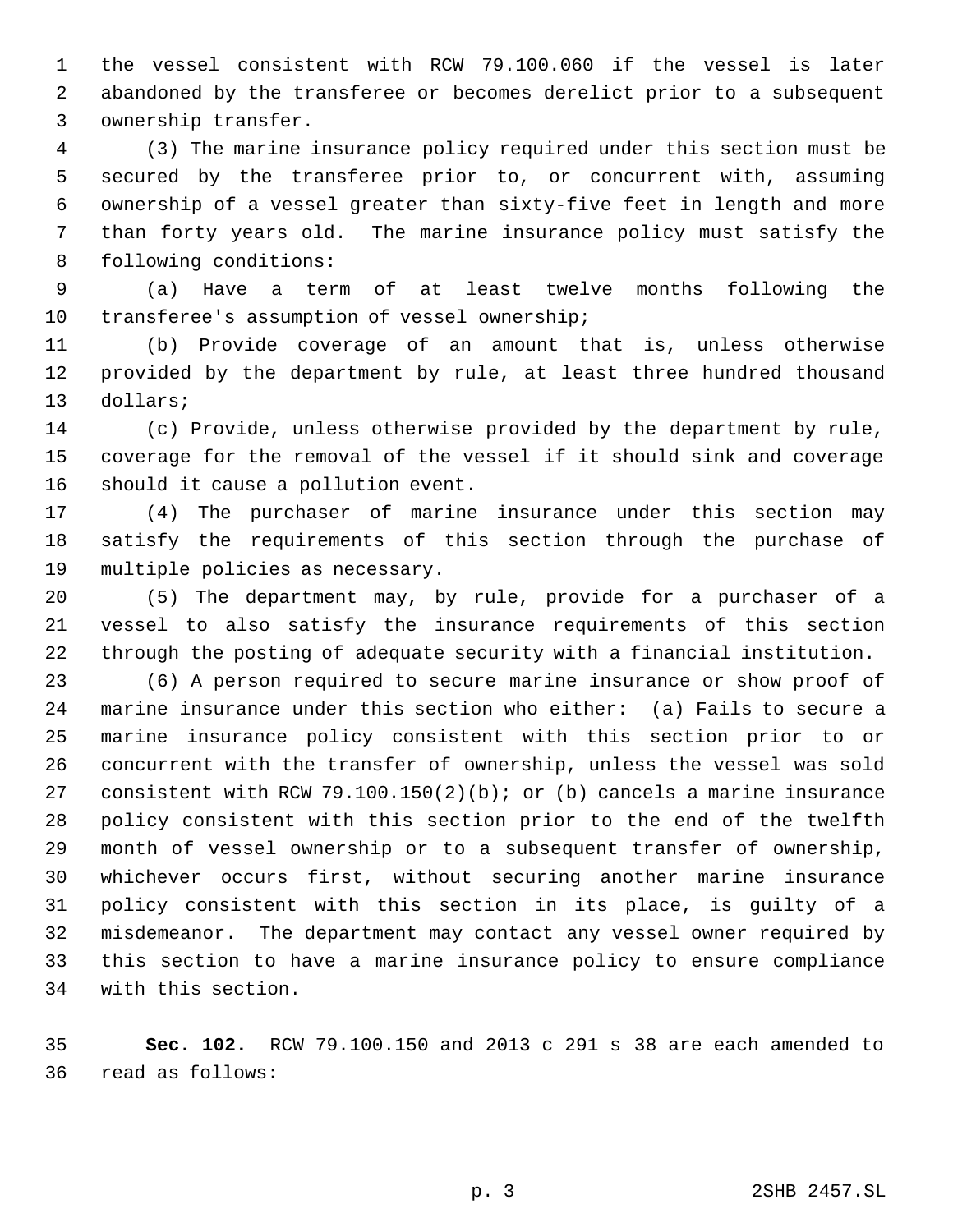(1) A vessel owner must obtain a vessel inspection under this section prior to transferring a vessel that is: (a) More than sixty-five feet in length and more than forty years old; and (b) Either: (i) Is registered or required to be registered under chapter 88.02 RCW; or (ii) Is listed or required to be listed under chapter 84.40 RCW. (2) If the vessel inspection determines the vessel is not seaworthy and the value of the vessel is less than the anticipated costs required to return the vessel to seaworthiness, then the vessel owner may not sell or transfer ownership of the vessel unless: (a) The vessel is repaired to a seaworthy state prior to the transfer of ownership; or (b) The vessel is sold for scrap, restoration, salvage, or another 16 use that will remove the vessel from state waters to a person 17 displaying a business license issued under RCW 19.02.070 that a 18 reasonable person in the seller's position would believe has the capability and intent to do based on factors that may include the 20 buyer's facilities, resources, documented intent, and relevant history. (3) Where required under subsection (1) of this section, a vessel owner must provide a copy of the vessel inspection documentation to the transferee and, if the department did not conduct the inspection, to the department prior to the transfer. 25 (((3)) (4) Unless rules adopted by the department provide 26 otherwise, the vessel inspection required under this section must be contained in a formal marine survey conducted by a third party to the 28 transaction. The survey must include, at a minimum, a conclusion 29 relating to the seaworthiness of the vessel, an estimate of the vessel's fair market value, and, if applicable, an estimate as to the 31 anticipated cost of repairs necessary to return the vessel to seaworthiness. (5) The department may, by rule, allow other forms of vessel 34 condition determinations, such as United States coast guard certificates of inspection, to replace the requirements for a formal marine survey under this section. (6) Failure to comply with the requirements of ((subsections (1)  $and  $-(2)-0f$ ) this section will result in the transferor having$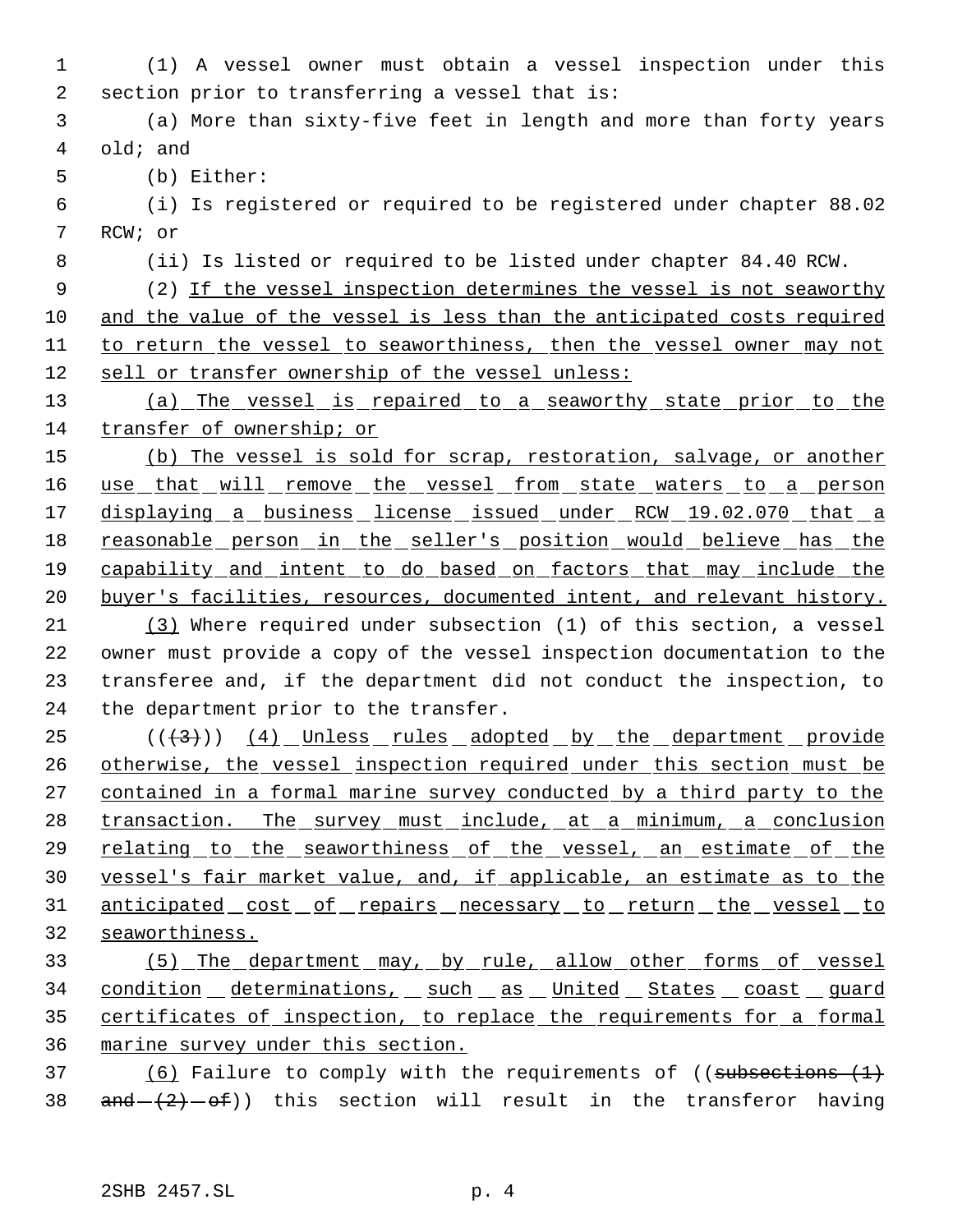secondary liability under RCW 79.100.060 if the vessel is later abandoned by the transferee or becomes derelict prior to a subsequent ownership transfer.

 (7) Nothing in this section prevents a vessel owner from removing, dismantling, and lawfully disposing of any vessel lawfully under the vessel owner's control.

## **Part Two--Authorities and Requirements Applicable to Marinas**

 **Sec. 201.** RCW 79.100.130 and 2013 c 291 s 4 are each amended to read as follows:

 (1) A private moorage facility owner, as those terms are defined in 11 RCW 88.26.010, may contract with the department or a local government for the purpose of participating in the derelict vessel removal program.

14 (2) If a contract is completed under this section, the department 15 or local government shall serve as the authorized public entity for the removal of a derelict or abandoned vessel from the property of the private moorage facility owner. The contract must provide for the private moorage facility owner to be financially responsible for the removal and disposal costs that are not reimbursed by the department as provided under RCW 79.100.100, and any additional reasonable 21 administrative costs incurred by the department or local government during the removal of the derelict or abandoned vessel.

23 (3) Prior to the commencement of any removal ((which)) under this section for which a local government serves as the authorized public 25 entity and that will seek reimbursement from the derelict vessel removal program, the contract and the proposed vessel removal shall be submitted to the department for review and approval. The local government shall use the procedure specified under RCW 29 79.100.100 $((+6))$ .

 (4) If the private moorage facility owner has already seized the vessel under chapter 88.26 RCW and title has reverted to the moorage facility, the moorage facility is not considered the owner under this chapter for purposes of cost recovery for actions taken under this section.

(5)(a) The department and all local governments have discretion as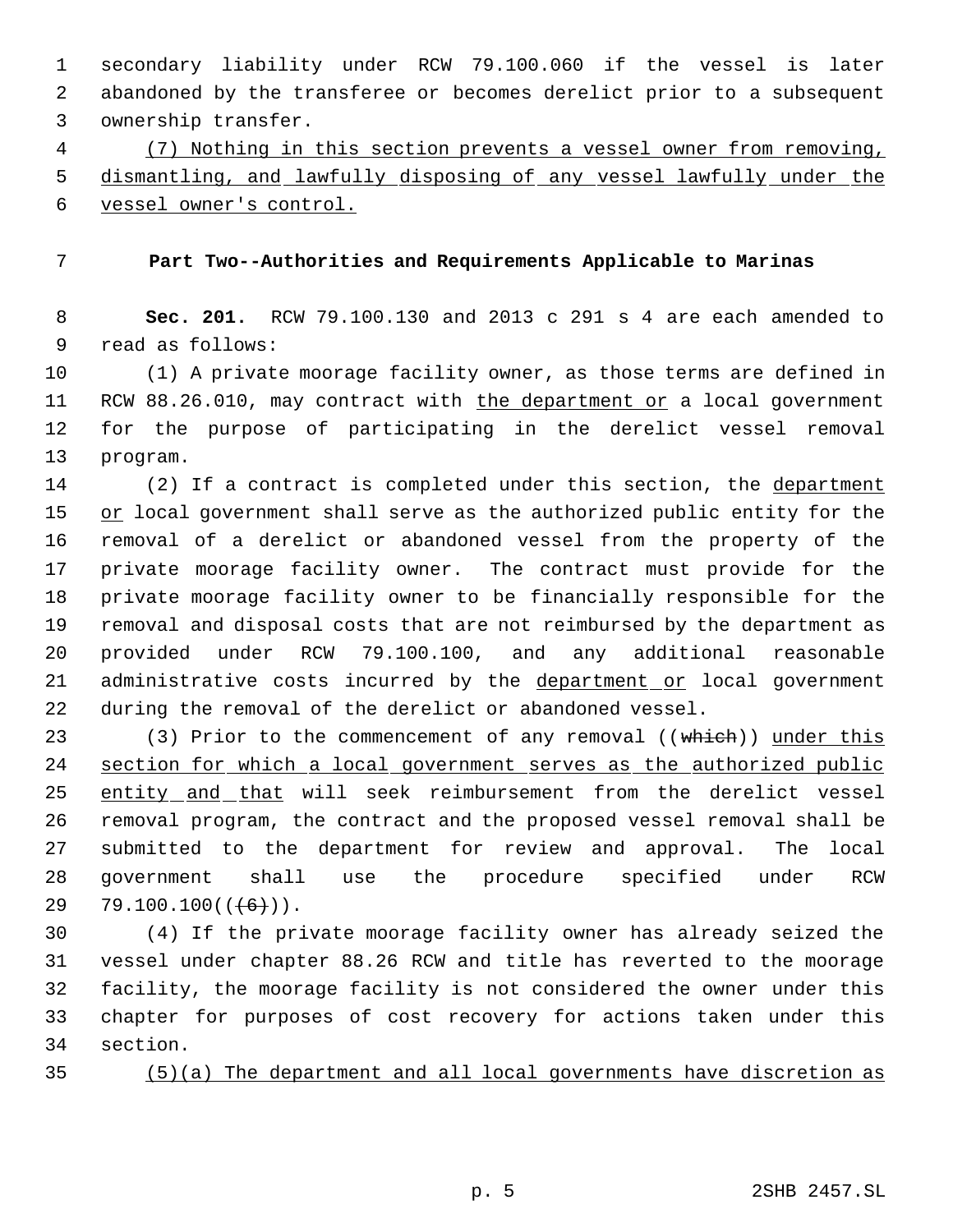1 to whether to enter into contracts to serve as the authorized public 2 entity under this section for vessels located at a private moorage facility. (b) The department may not enter into a contract to serve as the 5 authorized public entity under this section for vessels located at a private moorage facility if the private moorage facility is not in compliance with the mandatory insurance requirements of section 202 of this act. NEW SECTION. **Sec. 202.** A new section is added to chapter 88.26 RCW to read as follows: (1) Every private moorage facility operator must: (a) Obtain and maintain insurance coverage for the private moorage facility; (b) Require, as a condition of moorage, all vessels other than transient vessels to provide proof of marine insurance to the moorage facility. (2) Unless rules adopted by the department of natural resources require otherwise, insurance maintained by private moorage facility operators and required of moored vessels must: (a) Provide coverage at liability limits of at least three hundred thousand dollars per occurrence; and (b) Include, at a minimum, general, legal, and pollution liability coverage. (3) The purchaser of marine insurance under this section may satisfy the requirements of this section through the purchase of multiple policies as necessary. (4) The requirement under this section for private moorage facility operators to require proof of marine insurance from mooring vessels applies whenever a private moorage facility operator enters an initial or renewal moorage agreement after the effective date of this section. The private moorage facility operator is not required to verify independently whether a mooring vessel's insurance policy meets the requirements of this section and is not responsible for any change in insurance coverage applicable to the vessel that occurs after the initial agreement is entered into or in the time period between agreement renewals. 2SHB 2457.SL p. 6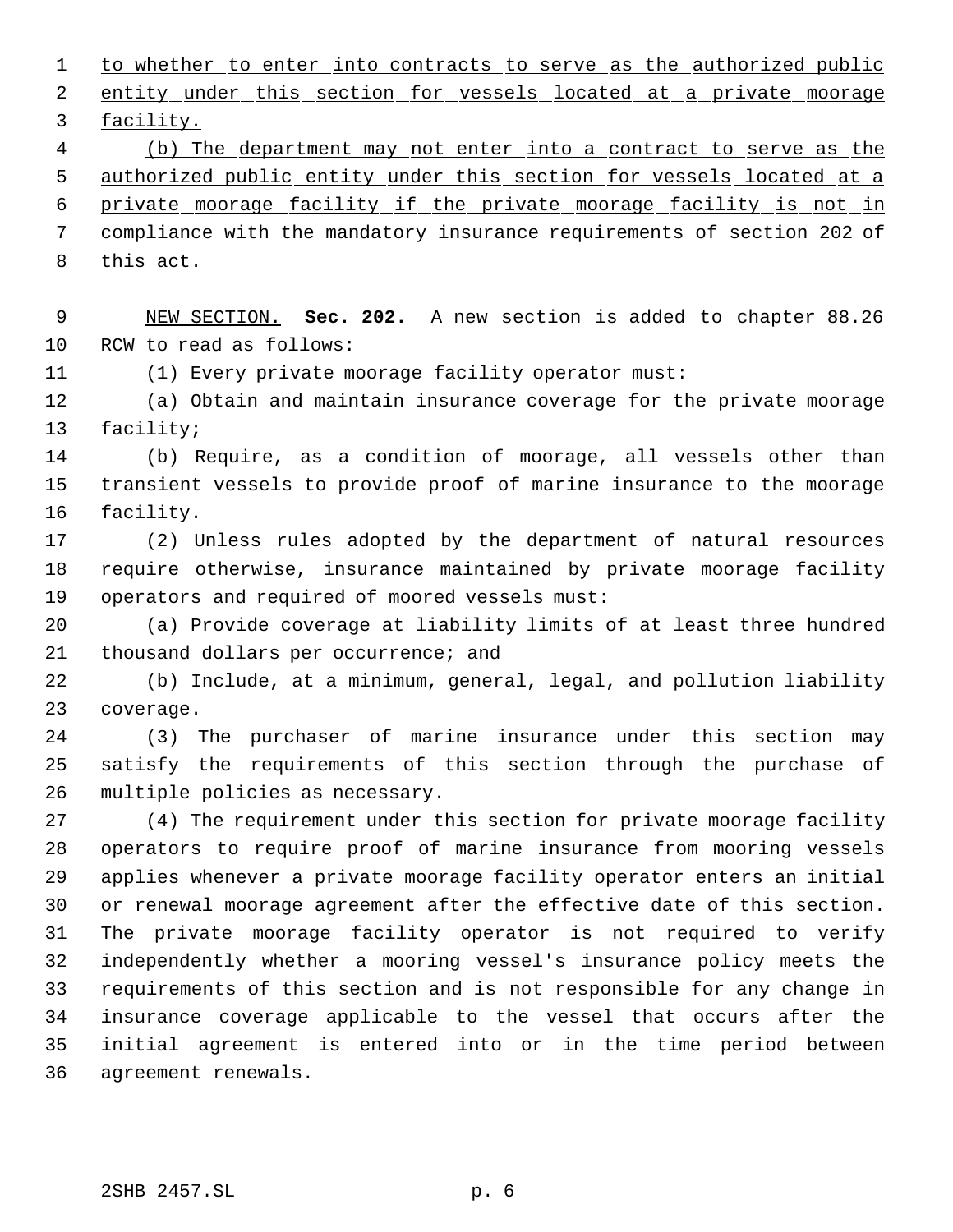(5) Any private moorage facility operator who fails to satisfy the requirements of this section incurs secondary liability under RCW 79.100.060 for any vessel located at the private moorage facility that meets the definition of derelict vessel or abandoned vessel as those terms are defined in RCW 79.100.010.

 NEW SECTION. **Sec. 203.** A new section is added to chapter 53.08 RCW to read as follows:

8 (1) Every moorage facility operator must:

 (a) Obtain and maintain insurance coverage for the moorage facility;

 (b) Require, as a condition of moorage, all vessels other than transient vessels to provide proof of marine insurance to the moorage facility.

 (2) Unless rules adopted by the department of natural resources require otherwise, insurance maintained by moorage facility operators and required of moored vessels must:

 (a) Provide coverage at liability limits of at least three hundred 18 thousand dollars per occurrence; and

 (b) Include, at a minimum, general, legal, and pollution liability coverage.

 (3) The purchaser of marine insurance under this section may satisfy the requirements of this section through the purchase of multiple policies as necessary.

 (4) The requirement under this section for moorage facility operators to require proof of marine insurance from mooring vessels applies whenever a moorage facility operator enters an initial or renewal moorage agreement after the effective date of this section. The moorage facility operator is not required to verify independently whether a mooring vessel's insurance policy meets the requirements of this section and is not responsible for any change in insurance coverage applicable to the vessel that occurs after the initial agreement is entered into or in the time period between agreement renewals.

 (5) Any moorage facility operator that the department has determined has failed to satisfy the requirements of this section is not eligible for reimbursement from the derelict vessel removal account under RCW 79.100.100.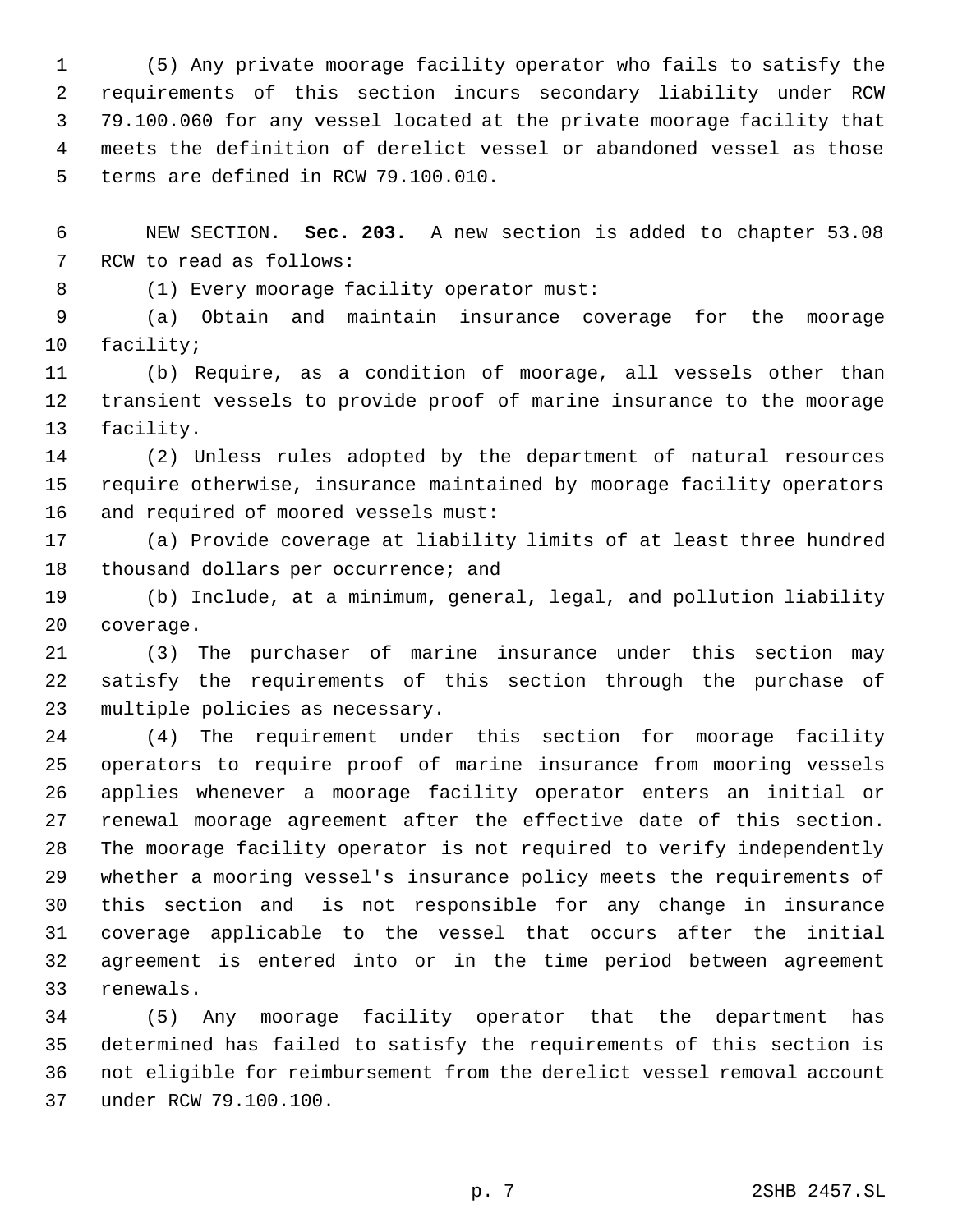**Sec. 204.** RCW 88.26.010 and 1993 c 474 s 1 are each amended to read as follows:

 Unless the context clearly requires otherwise, the definitions in this section apply throughout this chapter.

 (1) "Charges" means charges of a private moorage facility operator for moorage and storage, all other charges owing to or that become owing under a contract between a vessel owner and the private moorage facility operator, or any costs of sale and related legal expenses for implementing RCW 88.26.020.

 (2) "Vessel" means every watercraft used or capable of being used as a means of transportation on the water. "Vessel" includes any trailer used for the transportation of watercraft.

 (3) "Private moorage facility" means any properties or facilities owned or operated by a private moorage facility operator that are capable of use for the moorage or storage of vessels.

 (4) "Private moorage facility operator" means every natural person, firm, partnership, corporation, association, organization, or any other legal entity, employee, or their agent, that owns or operates a private moorage facility. Private moorage facility operation does not include a "moorage facility operator" as defined in RCW 53.08.310.

 (5) "Owner" means every natural person, firm, partnership, corporation, association, or organization, or their agent, with actual or apparent authority, who expressly or impliedly contracts for use of a moorage facility.

 (6) "Transient vessel" means a vessel using a private moorage facility and that belongs to an owner who does not have a moorage agreement with the private moorage facility operator. Transient vessels include, but are not limited to, vessels seeking a harbor or refuge, day use, or overnight use of a private moorage facility on a space-as-available basis. Transient vessels may also include vessels taken into custody under RCW 79.100.040.

 **Sec. 205.** RCW 53.08.310 and 1986 c 260 s 1 are each amended to read as follows:

 Unless the context clearly requires otherwise, the definitions in 35 this section apply throughout this section, section 203 of this act, and RCW 53.08.320.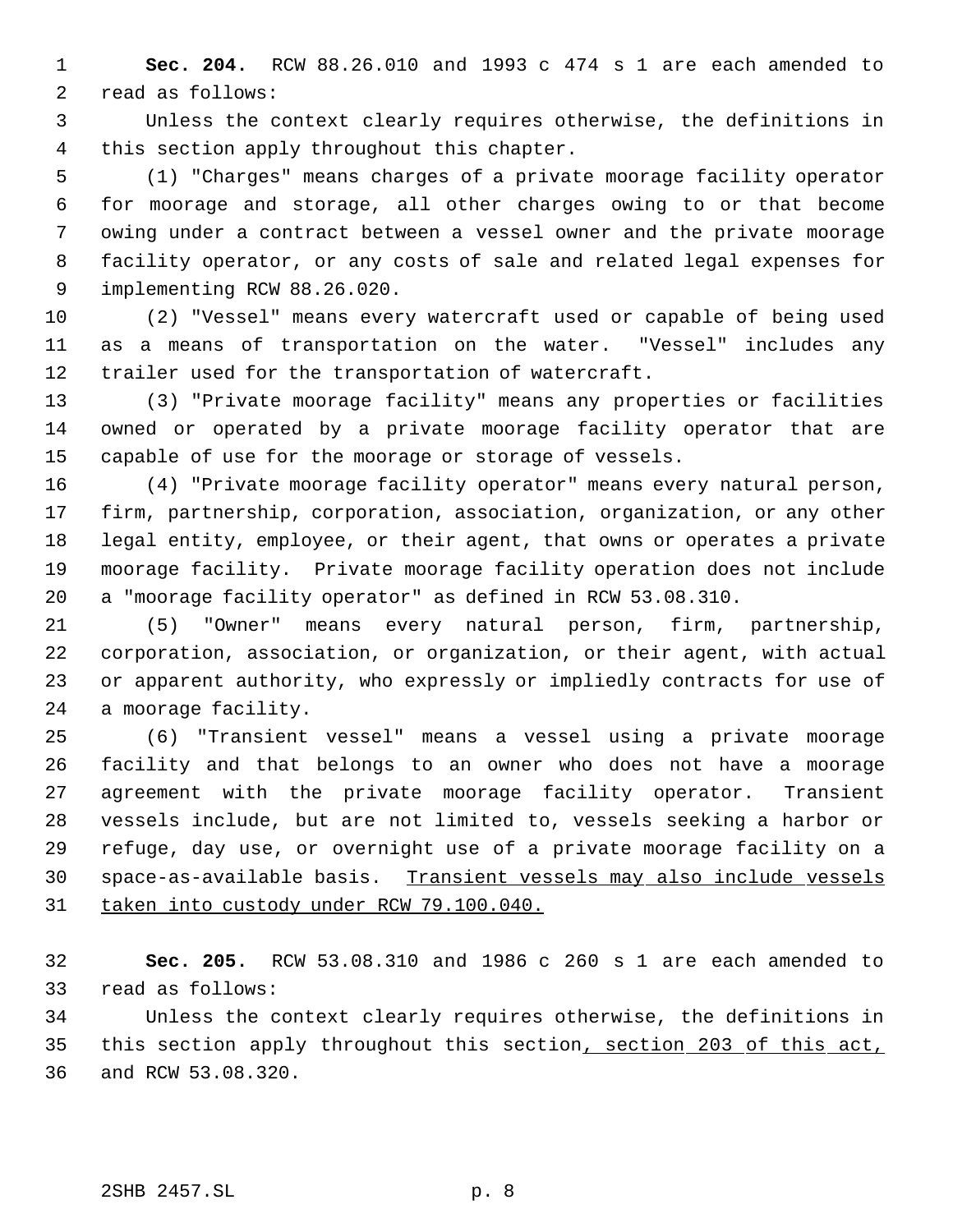(1) "Port charges" mean charges of a moorage facility operator for moorage and storage, and all other charges owing or to become owing under a contract between a vessel owner and the moorage facility operator, or under an officially adopted tariff including, but not limited to, costs of sale and related legal expenses.

 (2) "Vessel" means every species of watercraft or other artificial contrivance capable of being used as a means of transportation on water and which does not exceed two hundred feet in length. "Vessel" includes any trailer used for the transportation of watercraft.

 (3) "Moorage facility" means any properties or facilities owned or operated by a moorage facility operator which are capable of use for the moorage or storage of vessels.

 (4) "Moorage facility operator" means any port district, city, town, metropolitan park district, or county which owns and/or operates a moorage facility.

 (5) "Owner" means every natural person, firm, partnership, corporation, association, or organization, or agent thereof, with actual or apparent authority, who expressly or impliedly contracts for use of a moorage facility.

 (6) "Transient vessel" means a vessel using a moorage facility and which belongs to an owner who does not have a moorage agreement with the moorage facility operator. Transient vessels include, but are not limited to: Vessels seeking a harbor of refuge, day use, or overnight 24 use of a moorage facility on a space-as-available basis. Transient 25 vessels  $max$  also include vessels taken into custody under RCW 79.100.040.

# **Part Three--Encouraging Vessel Removal and Deconstruction**

 NEW SECTION. **Sec. 301.** A new section is added to chapter 82.08 RCW to read as follows:

 (1) The tax levied by RCW 82.08.020 does not apply to sales of vessel deconstruction performed at:

(a) A qualified vessel deconstruction facility; or

 (b) An area over water that has been permitted under section 402 of the clean water act of 1972 (33 U.S.C. Sec. 1342) for vessel deconstruction.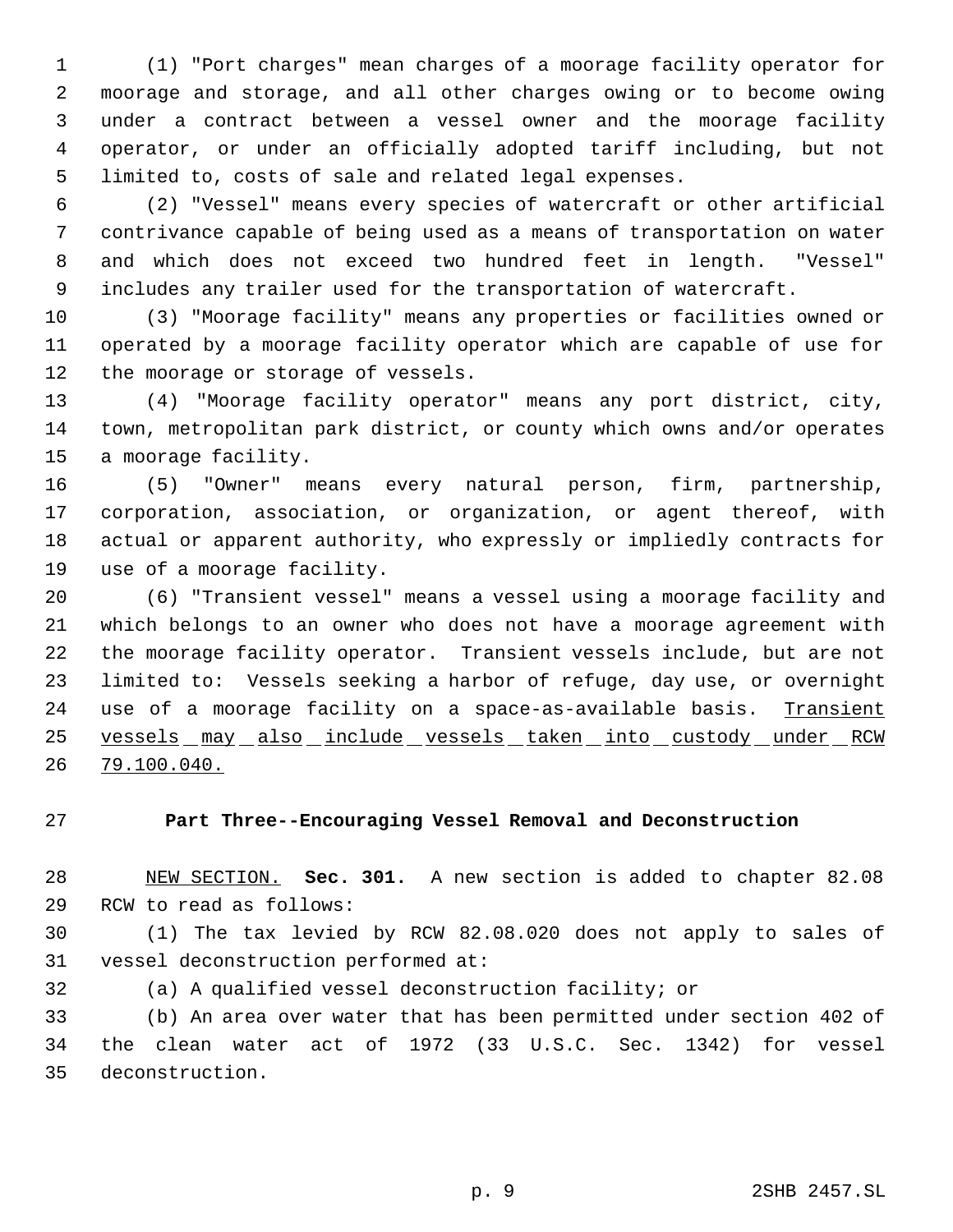(2) The definitions in this subsection apply throughout this section unless the context clearly requires otherwise.

 (a)(i) "Vessel deconstruction" means permanently dismantling a vessel, including: Abatement and removal of hazardous materials; the removal of mechanical, hydraulic, or electronic components or other vessel machinery and equipment; and either the cutting apart or disposal, or both, of vessel infrastructure. For the purposes of this subsection, "hazardous materials" includes fuel, lead, asbestos, polychlorinated biphenyls, and oils.

 (ii) "Vessel deconstruction" does not include vessel modification or repair.

 (b) "Qualified vessel deconstruction facility" means structures, including floating structures, that are permitted under section 402 of the clean water act of 1972 (33 U.S.C. Sec. 1342) for vessel deconstruction.

 (3) Sellers making tax-exempt sales under this section must obtain from the purchaser an exemption certificate in a form and manner prescribed by the department. The seller must retain a copy of the certificate for the seller's files. In lieu of an exemption certificate, a seller may capture the relevant data elements as allowed under the streamlined sales and use tax agreement.

 NEW SECTION. **Sec. 302.** A new section is added to chapter 82.12 RCW to read as follows:

 (1) This chapter does not apply to the use of vessel deconstruction services performed at:

(a) A qualified vessel deconstruction facility; or

 (b) An area over water that has been permitted under section 402 of the federal clean water act of 1972 (33 U.S.C. Sec. 1342) for vessel deconstruction.

 (2) The definitions in section 301(2) of this act apply to this section.

 NEW SECTION. **Sec. 303.** (1) This section is the tax preference performance statement for the tax preference contained in sections 301 and 302 of this act. This performance statement is only intended to be used for subsequent evaluation of this tax preference. It is not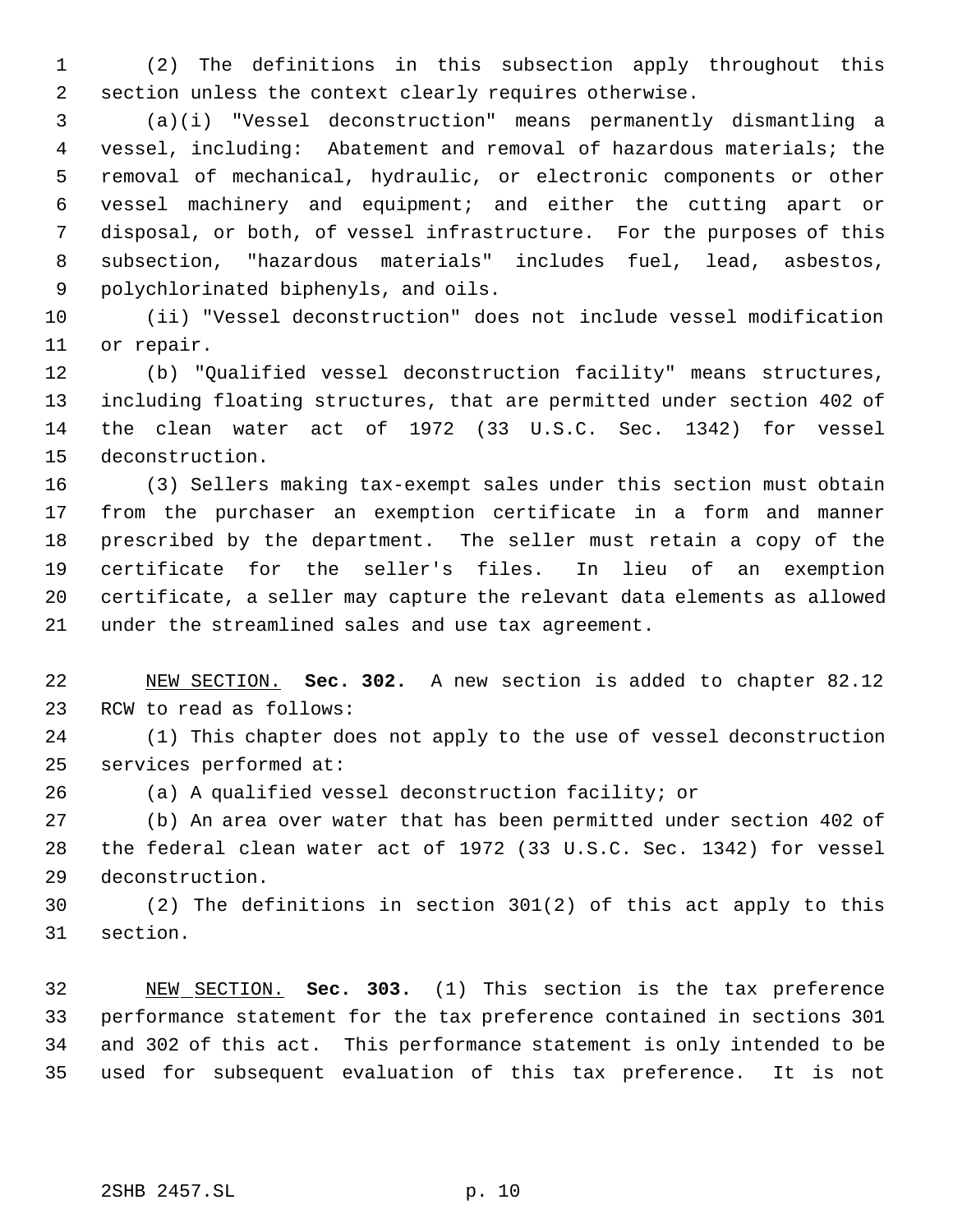intended to create a private right of action by any party or be used to determine eligibility for preferential tax treatment.

 (2) The legislature categorizes this tax preference as intended to induce certain designated behavior by taxpayers as indicated in RCW 82.32.808(2)(a).

 (3) It is the legislature's specific public policy objective to decrease the number of abandoned and derelict vessels by providing incentives to increase vessel deconstruction in Washington by lowering the cost of deconstruction. It is the legislature's intent to provide businesses engaged in vessel deconstruction a sales and use tax exemption for sales of vessel deconstruction. This incentive will lower the costs associated with vessel deconstruction and encourage businesses to make investments in vessel deconstruction facilities. Pursuant to chapter 43.136 RCW, the joint legislative audit and review committee must review the sales tax exemptions provided under sections 301 and 302 of this act by December 1, 2018.

 (4) If a review finds that the increase in available capacity to deconstruct derelict vessels or a reduction in the average cost to deconstruct vessels has resulted in an increase of the number of derelict vessels removed from Washington's waters as compared to before the effective date of this section, then the legislature intends for the legislative auditor to recommend extending the expiration date of the tax preference.

 (5) In order to obtain the data necessary to perform the review in subsection (3) of this section, the joint legislative audit and review committee should refer to data kept and maintained by the department of natural resources.

(6) This section expires January 1, 2019.

 NEW SECTION. **Sec. 304.** Sections 301 and 302 of this act take effect October 1, 2014.

### **Part Four--Revenue to Support the Derelict Vessel Removal Program**

NEW SECTION. **Sec. 401.** (1) The legislature finds that:

 (a) Derelict and abandoned vessels are a threat to the safety of the public waterways, an environmental hazard for humans and marine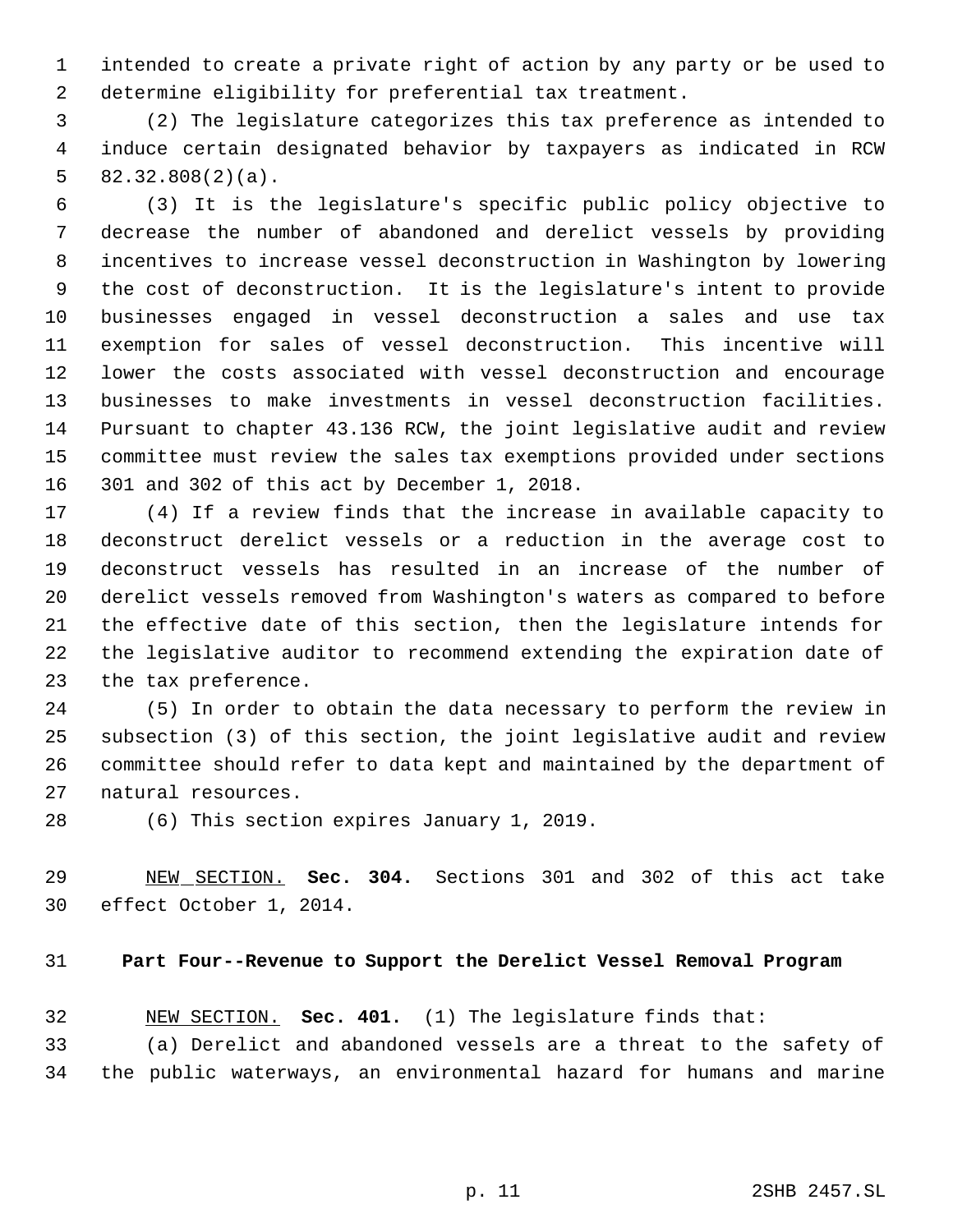life, and an occupational danger for persons that make their living on the waters of this state;

 (b) Derelict vessel removal fees are imposed when recreational vessels are registered with the department of licensing. The accumulation of these fees is sufficient for the removal and disposal of recreational vessels that become derelict or abandoned;

 (c) Derelict vessel removal fees do not apply to commercial vessels. Former commercial vessels are among the most costly to remove from Washington waters and to dispose of in an environmentally responsible manner. The costs for removing and disposing of these vessels far exceeds the funding provided by the derelict vessel removal fees paid by recreational vessels;

 (d) According to the department of natural resources, as of the effective date of this section, there is a significant backlog of abandoned or derelict vessels that are former commercial vessels; and

 (e) The use of general fund revenue to pay for the removal and disposal of derelict or abandoned vessels places an undue burden on the nonboating public and reduces the revenue available to pay for necessary governmental services.

 (2) The legislature intends for either the owners or operators, or both, of commercial vessels to pay their fair share for the removal of abandoned or derelict vessels by imposing a per foot fee on commercial vessels.

 NEW SECTION. **Sec. 402.** A new section is added to chapter 79.100 RCW to read as follows:

 (1)(a) Except as otherwise provided in (b) of this subsection, an annual derelict vessel removal fee is imposed upon all persons required by RCW 84.40.065 to list any ship or vessel with the department of revenue for state property tax purposes.

 (b) The derelict vessel removal fee imposed in (a) of this subsection does not apply in any year that a person required to list a ship or vessel does not owe the state property tax levied for collection in that year with respect to that ship or vessel.

 (c) The annual derelict vessel removal fee is equal to one dollar per vessel foot measured by extreme length of the vessel, rounded up to the nearest whole foot.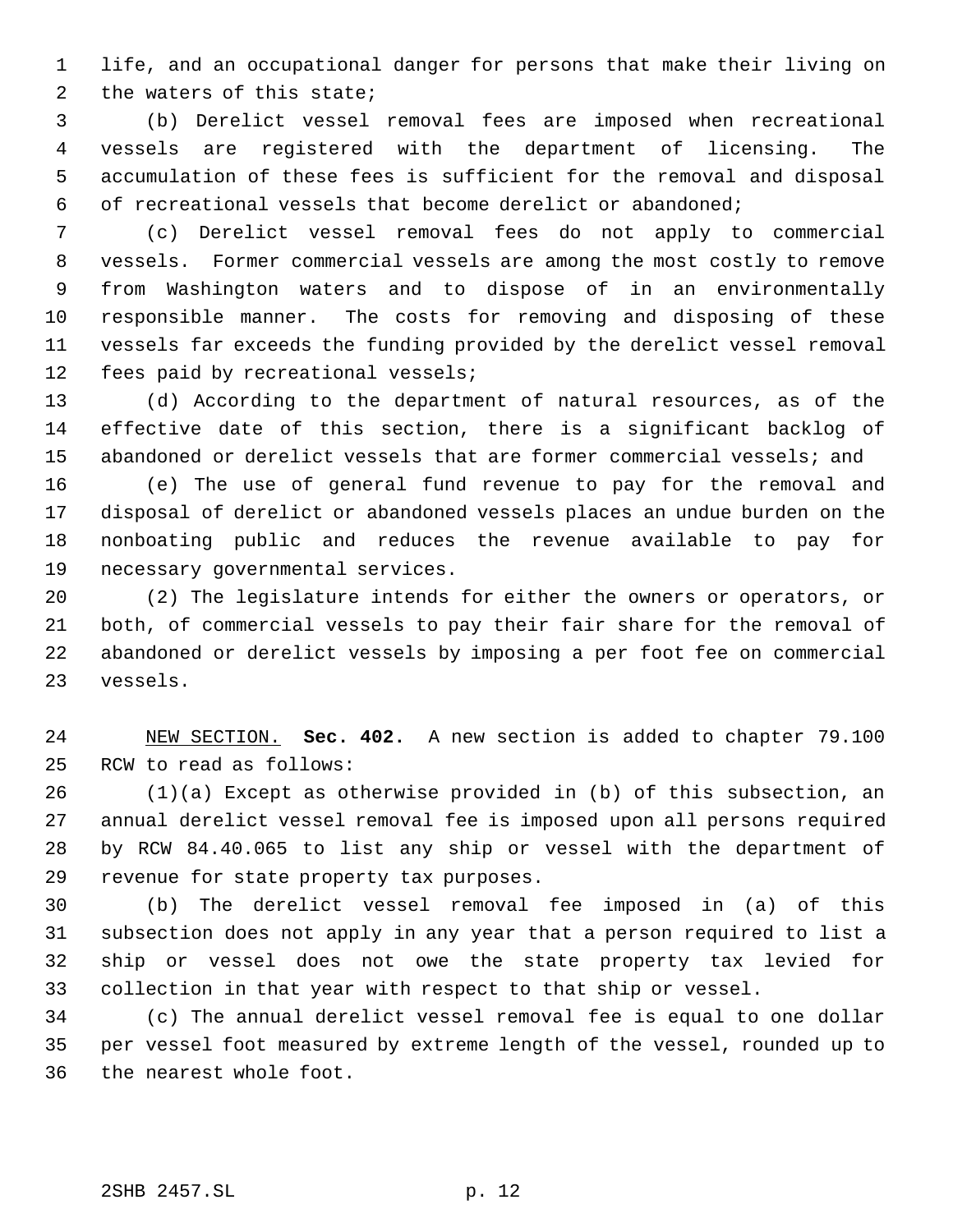(2) Each year, the department of revenue must include the amount of the derelict vessel removal fee due under this section for that calendar year in the tax statement required in RCW 84.40.065.

 (3) The person listing a ship or vessel and the owner of the ship or vessel, if not the same person, are jointly and severally liable for the fee imposed in this section.

 (4) The department of revenue must collect the derelict vessel removal fee imposed in this section as provided in RCW 84.56.440.

 (5) All derelict vessel removal fees collected under this section must be deposited into the derelict vessel removal account created in RCW 79.100.100.

 **Sec. 403.** RCW 84.56.440 and 2008 c 181 s 511 are each amended to read as follows:

14 (1) The department of revenue shall collect the derelict vessel 15 removal fee imposed under section 402 of this act and all ad valorem taxes upon ships and vessels listed with the department in accordance 17 with RCW 84.40.065, and all applicable interest and penalties on such 18 taxes and fees. The taxes and derelict vessel removal fee shall be due and payable to the department on or before the thirtieth day of April and shall be delinquent after that date.

21 (2) If payment of the tax, derelict vessel removal fee, or both, is not received by the department by the due date, there shall be imposed 23 a penalty of five percent of the amount of the unpaid tax and fee; and 24 if the tax  $((\frac{1}{1}s))$  and fee are not received within thirty days after the due date, there shall be imposed a total penalty of ten percent of the 26 amount of the unpaid tax and fee; and if the tax  $((i\text{--}s))$  and fee are not received within sixty days after the due date, there shall be imposed a total penalty of twenty percent of the amount of the unpaid tax and 29  $f$ ee. No penalty so added shall be less than five dollars.

 (3) Delinquent taxes under this section are subject to interest at the rate set forth in RCW 82.32.050 from the date of delinquency until paid. Delinquent derelict vessel removal fees are also subject to interest at the same rate and in the same manner as provided for delinquent taxes under RCW 82.32.050. Interest or penalties collected on delinquent taxes and derelict vessel removal fees under this section shall be paid by the department into the general fund of the state treasury.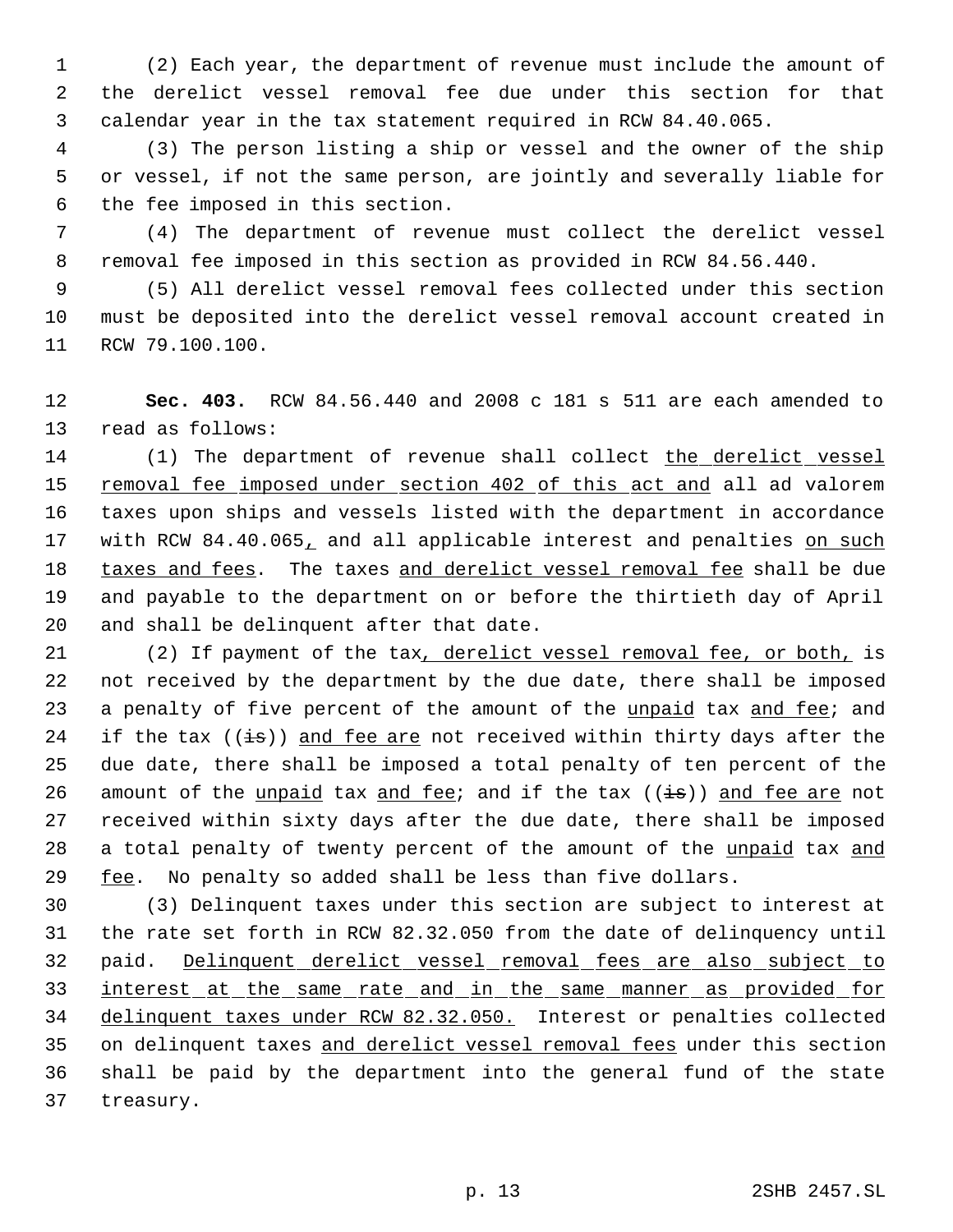(4) If upon information obtained by the department it appears that any ship or vessel required to be listed according to the provisions of RCW 84.40.065 is not so listed, the department shall value the ship or 4 vessel and assess against the owner of the vessel the taxes and 5 derelict vessel removal fees found to be due and shall add thereto interest at the rate set forth in RCW 82.32.050 from the original due 7 date of the tax and fee until the date of payment. The department shall notify the vessel owner by mail of the amount and the same shall become due and shall be paid by the vessel owner within thirty days of the date of the notice. If payment is not received by the department by the due date specified in the notice, the department shall add a 12 penalty of ten percent of the tax and fee found due. A person who willfully gives a false listing or willfully fails to list a ship or vessel as required by RCW 84.40.065 shall be subject to the penalty imposed by RCW 84.40.130(2), which shall be assessed and collected by the department.

17 (5) Delinquent taxes and fees under this section, along with all penalties and interest thereon, shall be collected by the department according to the procedures set forth in chapter 82.32 RCW for the filing and execution of tax warrants, including the imposition of warrant interest. In the event a warrant is issued by the department 22 for the collection of taxes, derelict vessel removal fees, or both, under this section, the department shall add a penalty of five percent 24 of the amount of the delinquent tax and fee, but not less than ten dollars.

26 (6) ((The -department - shall - also - collect - all - delinquent - taxes 27 pertaining to ships and vessels appearing on the records of the county 28 treasurers for each of the counties of this state as of December 31, 1993, including any applicable interest or penalties. The provisions 30 of subsection (5) of this section shall apply to the collection of such delinquent taxes.

32  $(7)$ )) During a state of emergency declared under RCW 43.06.010(12), the department, on its own motion or at the request of any taxpayer affected by the emergency, may grant extensions of the due date of any 35 taxes and fees payable under this section as the department deems proper.

(7) The department of revenue must withhold the decals required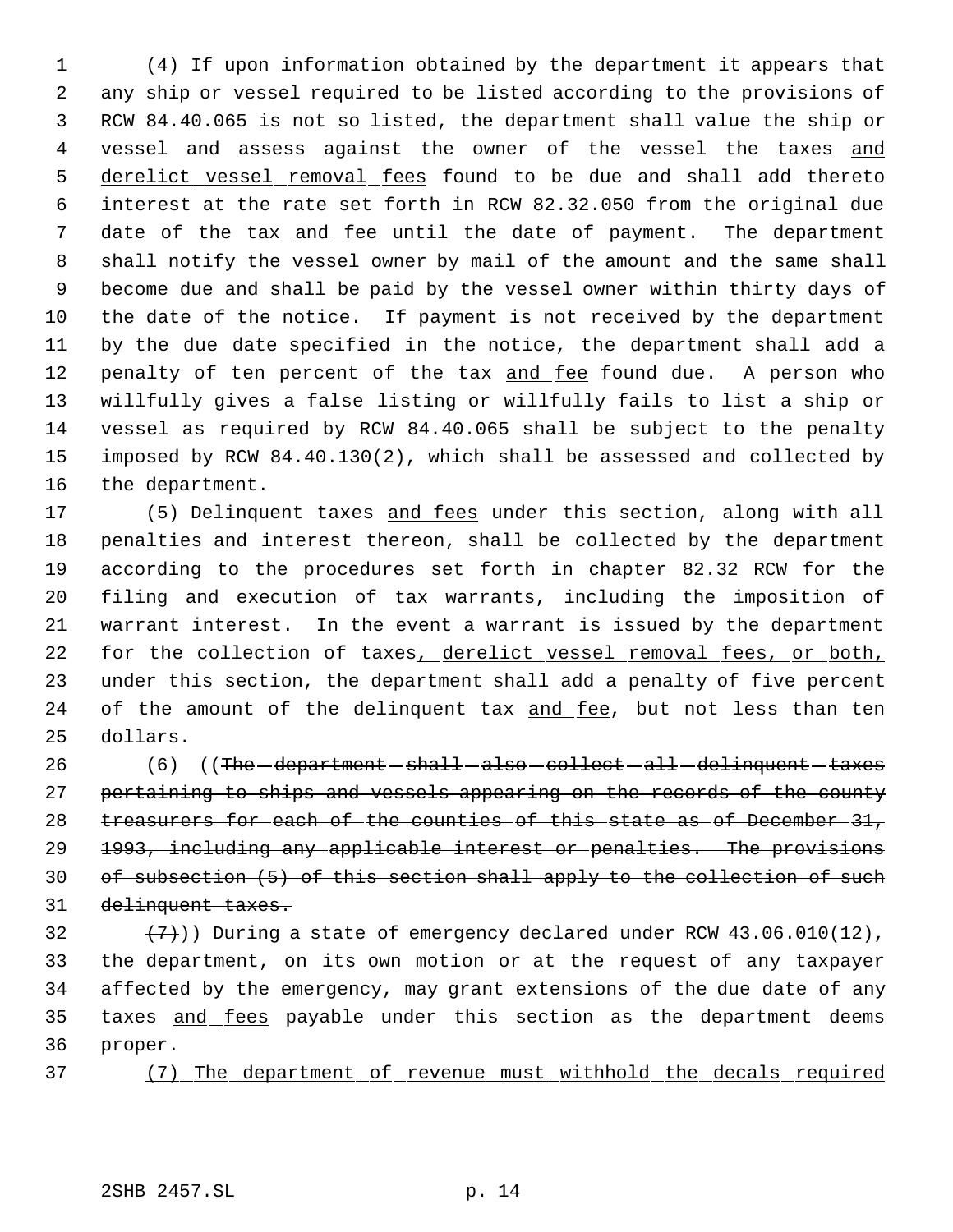| $\mathbf 1$    | under RCW 88.02.570(10) for failure to pay the state property tax or   |
|----------------|------------------------------------------------------------------------|
| 2              | derelict vessel removal fee collectible under this section.            |
|                |                                                                        |
| 3              | NEW SECTION. Sec. 404. Sections 401 through 403 of this act take       |
| $\overline{4}$ | effect January 1, 2015.                                                |
|                |                                                                        |
| 5              | Part Five--Incentivizing the Registration of Moored Vessels            |
|                |                                                                        |
| 6              | NEW SECTION. Sec. 501. A new section is added to chapter 88.02         |
| 7              | RCW to read as follows:                                                |
| 8              | (1) A moorage provider that provides long-term moorage must obtain     |
| 9              | the following information and documentation from persons entering into |
| 10             | long-term moorage agreements with the moorage provider:                |
| 11             | (a) The name of the legal owner of the vessel;                         |
| 12             | (b) A local contact person and that person's address and telephone     |
| 13             | number, if different than the owner;                                   |
| 14             | (c) The owner's address and telephone number;                          |
| 15             | (d) The vessel's hull identification number;                           |
| 16             | (e) If applicable, the vessel's coast guard registration;              |
| 17             | $(f)$ The vessel's home port;                                          |
| 18             | (g) The date on which the moorage began;                               |
| 19             | (h) The vessel's country or state of registration and registration     |
| 20             | number; and                                                            |
| 21             | (i) Proof of vessel registration, a written statement of the           |
| 22             | lessee's intent to register a vessel, or an affidavit in a form and    |
| 23             | manner approved by the department certifying that the vessel is exempt |
| 24             | from state vessel registration requirements as provided by RCW         |
| 25             | 88.02.570.                                                             |
| 26             | (2) For moorage agreements entered into effective on or after July     |
| 27             | 1, 2014, a long-term moorage agreement for vessels not registered in   |
| 28             | this state must include, in a form and manner approved by the          |
| 29             | department and the department of revenue, notice of state vessel       |
| 30             | registration requirements as provided by this chapter and tax          |
| 31             | requirements as provided by chapters 82.08, 82.12, and 82.49 RCW and   |
| 32             | listing requirements as provided by RCW 84.40.065.                     |
| 33             | (3) A moorage provider must maintain records of the information and    |
| 34             | documents required under this section for at least two years.<br>Upon  |
| 35             | request, a moorage provider must:                                      |
|                |                                                                        |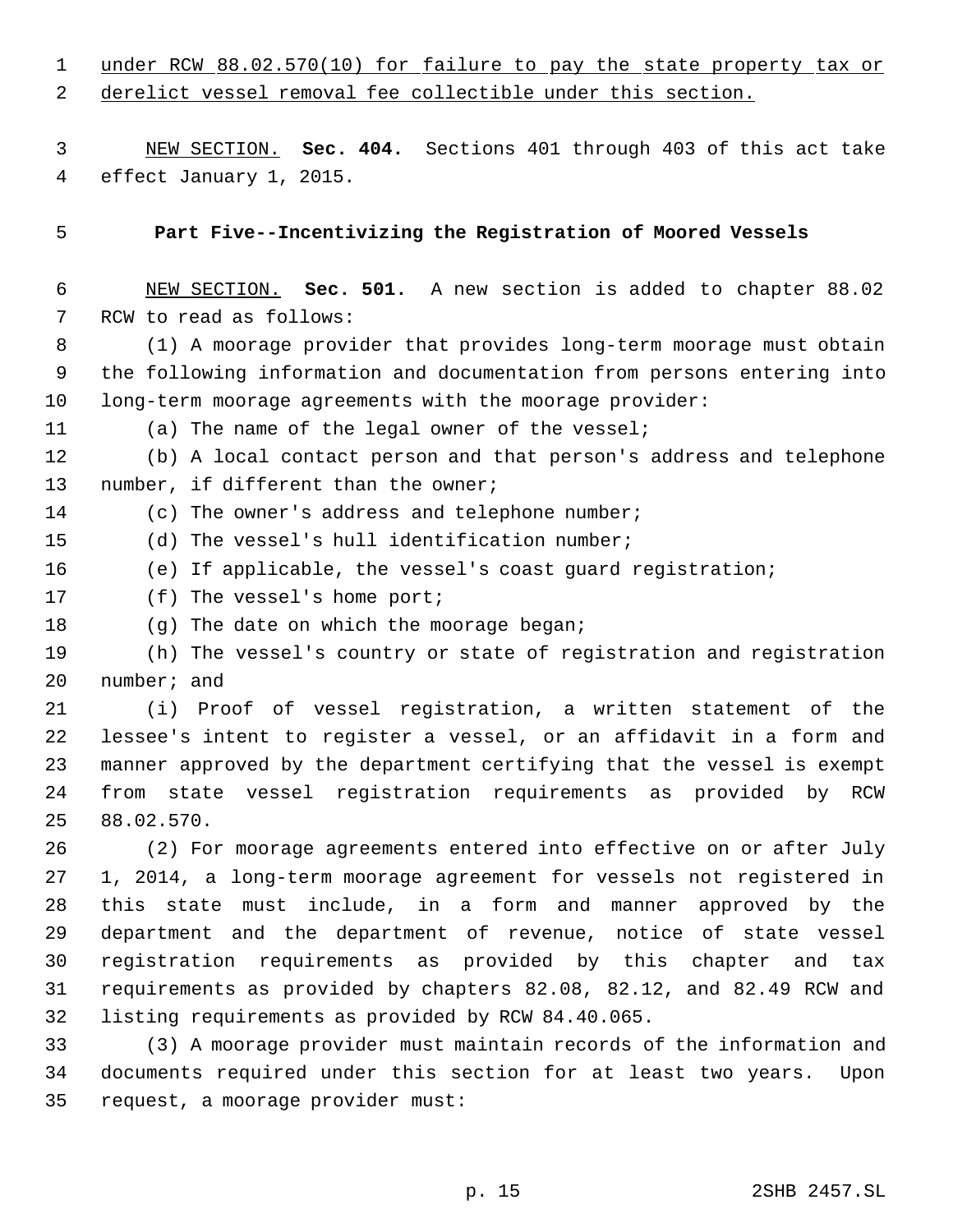(a) Permit any authorized agent of a requesting agency to:

 (i) Inspect the moorage facility for vessels that are not registered as required by this chapter or listed as required under RCW 84.40.065; and

 (ii) Inspect and copy records identified in subsection (1) of this section for vessels that the requesting agency determines are not properly registered or listed as required by law; or

(b) Provide to the requesting agency:

 (i) Information as provided in subsection (1)(a), (c), (d), and (e) of this section; and

 (ii) Information as provided in subsection (1)(b), (f), (g), (h), and (i) of this section for those vessels that the requesting agency subsequently determines are not registered as required by this chapter or listed as required under RCW 84.40.065.

 (4) Requesting agencies must coordinate their requests to ensure that a moorage provider does not receive more than two requests per calendar year. For the purpose of enforcing vessel registration and vessel listing requirements, requesting agencies may share the results of information requests with each other.

 (5) The information required to be collected under this section must be collected at the time the long-term moorage agreement is entered into and at the time of any renewals of the agreement. The moorage provider is not responsible for updating any changes in the information that occurs after the initial agreement is entered into or in the time period between agreement renewals.

 (6) The definitions in this subsection apply throughout this section unless the context clearly requires otherwise.

 (a) "Long-term moorage" means moorage provided for more than thirty consecutive days, unless the moorage is for a vessel that has been taken into custody under RCW 79.100.040.

 (b) "Moorage facility" means any properties or facilities located in this state that are used for the moorage of vessels and are owned or operated by a moorage provider.

 (c) "Moorage facility operator" has the same meaning as defined in RCW 53.08.310.

 (d) "Moorage provider" means any public or private entity that owns or operates any moorage facility, including a moorage facility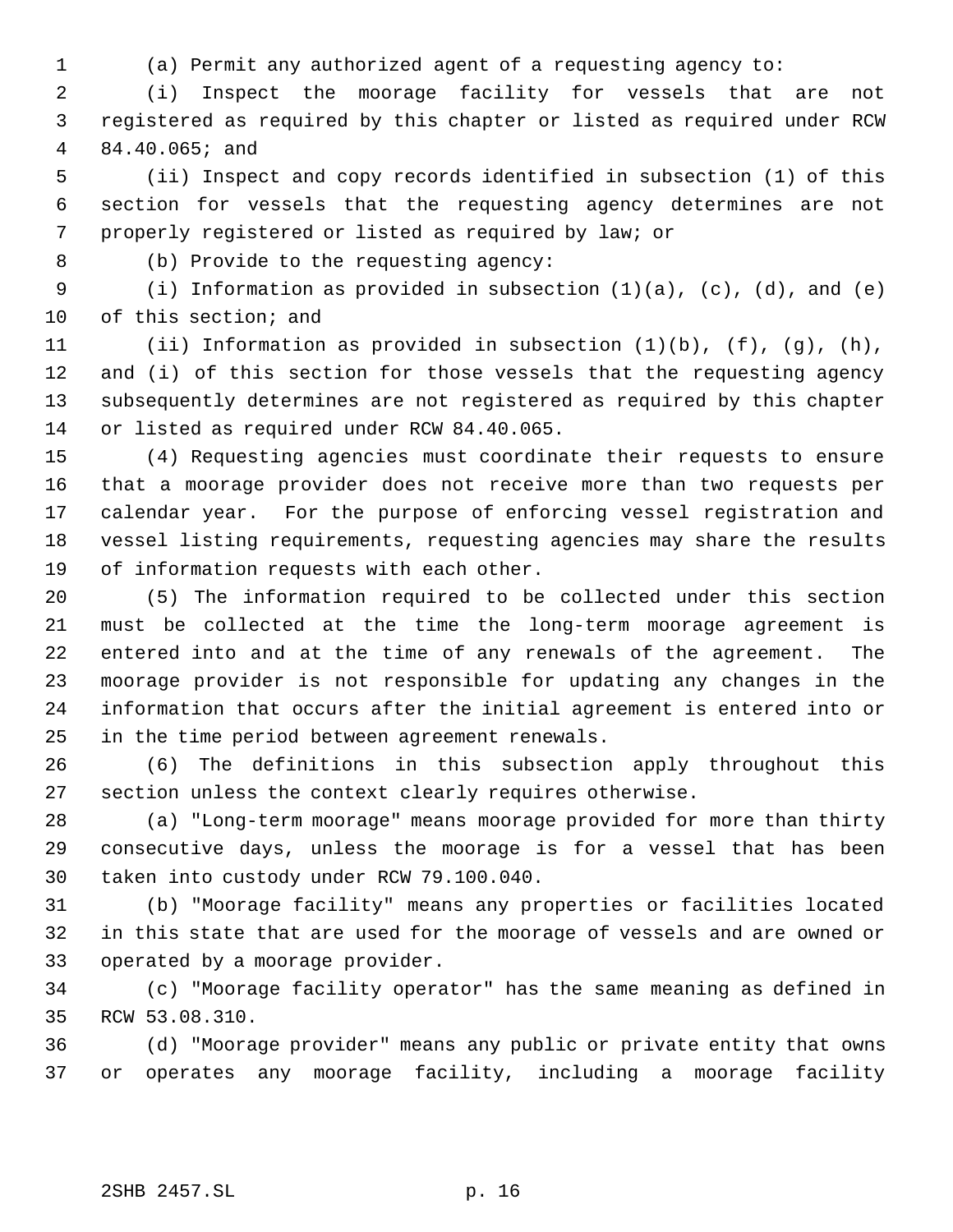operator, private moorage facility operator, the state of Washington, or any other person.

 (e) "Private moorage facility operator" has the same meaning as defined in RCW 88.26.010.

 (f) "Requesting agency" means the department, the department of revenue, or the department of natural resources.

 NEW SECTION. **Sec. 502.** A new section is added to chapter 82.49 RCW to read as follows:

 (1) An owner of a vessel that is not registered as required by chapter 88.02 RCW and for which watercraft excise tax is due under this chapter is liable for a penalty in the following amount:

(a) One hundred dollars for the owner's first violation;

 (b) Two hundred dollars for the owner's second violation involving the same or any other vessel; or

 (c) Four hundred dollars for the owner's third and successive violations involving the same or any other vessel.

 (2) The department of revenue may collect this penalty under the procedures established in chapter 82.32 RCW. The penalty imposed under this section is in addition to any other civil or criminal penalty imposed by law.

 **Sec. 503.** RCW 82.49.010 and 2010 c 161 s 1044 are each amended to read as follows:

 (1) An excise tax is imposed for the privilege of using a vessel upon the waters of this state, except vessels exempt under RCW 82.49.020. The annual amount of the excise tax is one-half of one percent of fair market value, as determined under this chapter, or five dollars, whichever is greater. Violation of this subsection is a misdemeanor.

29 (2) ((Persons - who - are)) A person who is required under chapter 88.02 RCW to register a vessel in this state and who fails to register 31 the vessel in this state or registers the vessel in another state or 32 foreign country and avoids the Washington watercraft excise tax  $((a + e))$ 33 is guilty of a gross misdemeanor and  $((are))$  is liable for such unpaid excise tax. The department of revenue may assess and collect the unpaid excise tax under chapter 82.32 RCW, including the penalty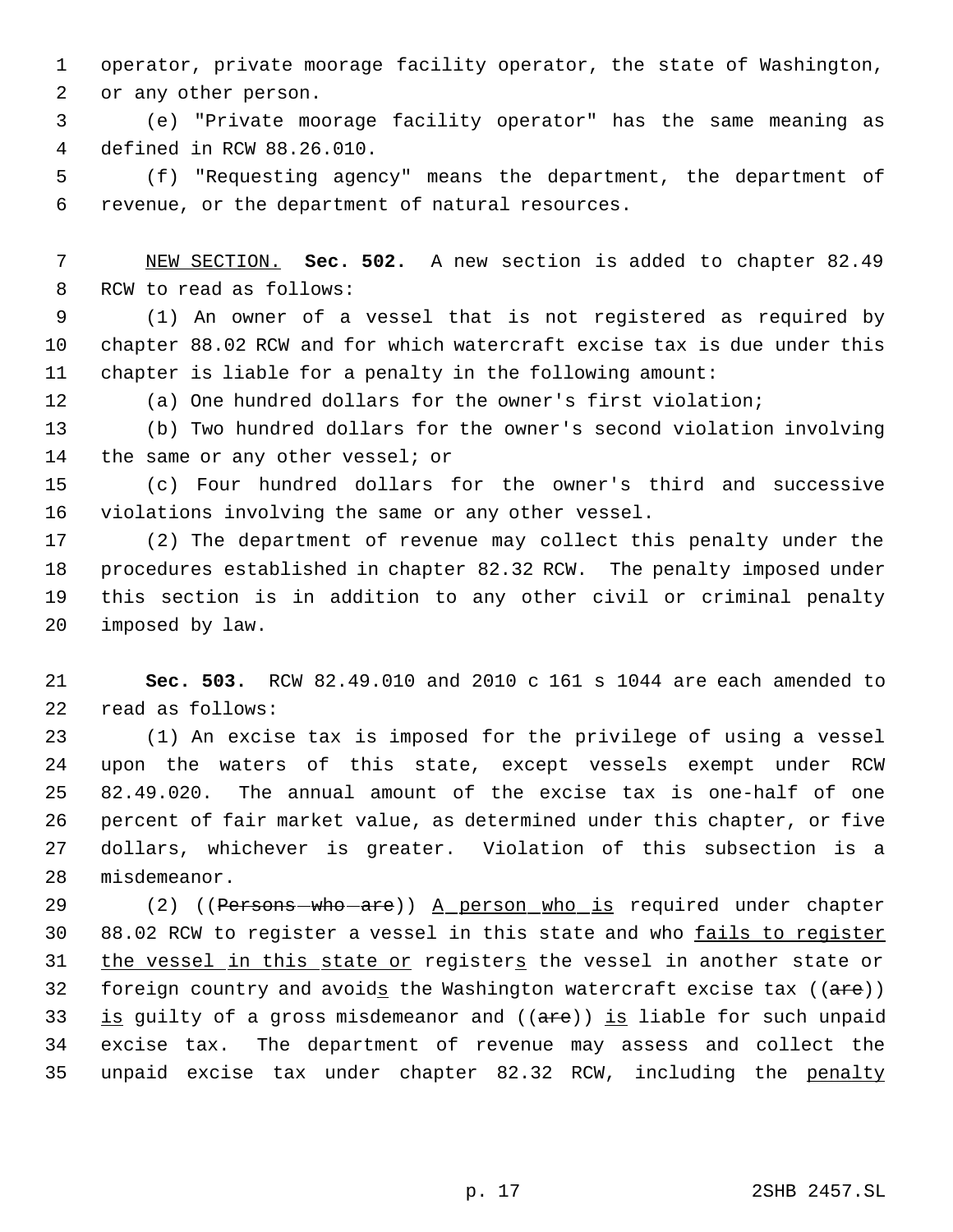1 imposed in section 502 of this act and penalties and interest provided in chapter 82.32 RCW.

 (3) The excise tax upon a vessel registered for the first time in this state shall be imposed for a twelve-month period, including the month in which the vessel is registered, unless the director of licensing extends or diminishes vessel registration periods for the purpose of staggered renewal periods under RCW 88.02.560. A vessel is registered for the first time in this state when the vessel was not registered in this state for the immediately preceding registration year, or when the vessel was registered in another jurisdiction for the immediately preceding year.

# **Part Six--Miscellaneous and Technical**

 **Sec. 601.** RCW 79.100.060 and 2013 c 291 s 40 are each amended to read as follows:

 (1) The owner of an abandoned or derelict vessel, or any person or 16 entity that has incurred secondary liability ((under RCW 79.100.150)) 17 for an abandoned or derelict vessel under this chapter or section 202 18 of this act, is responsible for reimbursing an authorized public entity for all reasonable and auditable costs associated with the removal or disposal of the owner's vessel under this chapter. These costs include, but are not limited to, costs incurred exercising the authority granted in RCW 79.100.030, all administrative costs incurred by the authorized public entity during the procedure set forth in RCW 79.100.040, removal and disposal costs, and costs associated with environmental damages directly or indirectly caused by the vessel. An authorized public entity that has taken temporary possession of a vessel may require that all reasonable and auditable costs associated with the removal of the vessel be paid before the vessel is released to the owner.

 (2) Reimbursement for costs may be sought from an owner, or any 31 person or entity that has incurred secondary liability under ((RCW) 79.100.150)) this chapter or section 202 of this act, who is identified subsequent to the vessel's removal and disposal.

 (3) If the full amount of all costs due to the authorized public entity under this chapter is not paid to the authorized public entity within thirty days after first notifying the responsible parties of the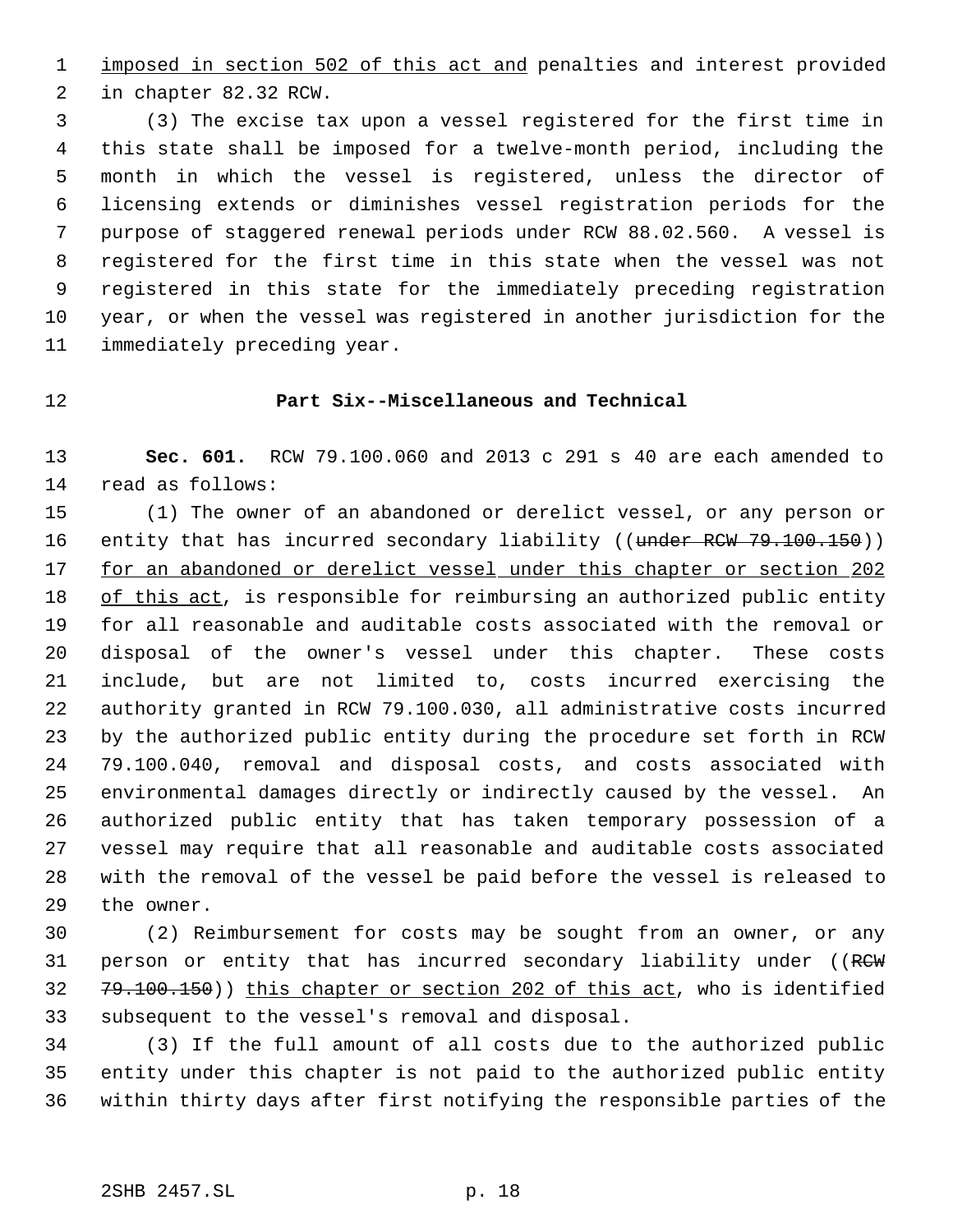amounts owed, the authorized public entity or the department may bring an action in any court of competent jurisdiction to recover the costs, plus reasonable attorneys' fees and costs incurred by the authorized public entity.

 **Sec. 602.** RCW 79.100.120 and 2013 c 291 s 32 are each amended to read as follows:

 (1) ((A person)) (a) An owner or lien holder seeking to contest an authorized public entity's decision to take temporary possession or custody of a vessel under this chapter, or to contest the amount of reimbursement owed to an authorized public entity under this chapter, may request a hearing in accordance with this section.

12 (b) A transferor or other entity with secondary liability under this chapter or section 202 of this act may commence a lawsuit in the 14 superior court for the county in which custody of the vessel was taken 15 to contest the transferor's or other entity's liability or the amount 16 of reimbursement owed the authorized public entity under this chapter.

 (2)(a) If the contested decision or action was undertaken by a state agency, a written request for a hearing related to the decision or action must be filed with the pollution control hearings board and served on the state agency in accordance with RCW 43.21B.230 (2) and (3) within thirty days of the date the authorized public entity acquires custody of the vessel under RCW 79.100.040, or if the vessel is redeemed before the authorized public entity acquires custody, the date of redemption, or the right to a hearing is deemed waived and the vessel's owner is liable for any costs owed the authorized public entity. In the event of litigation, the prevailing party is entitled to reasonable attorneys' fees and costs.

 (b) Upon receipt of a timely hearing request, the pollution control hearings board shall proceed to hear and determine the validity of the decision to take the vessel into temporary possession or custody and the reasonableness of any towing, storage, or other charges permitted under this chapter. Within five business days after the request for a hearing is filed, the pollution control hearings board shall notify the vessel owner requesting the hearing and the authorized public entity of the date, time, and location for the hearing. Unless the vessel is redeemed before the request for hearing is filed, the pollution control hearings board shall set the hearing on a date that is within ten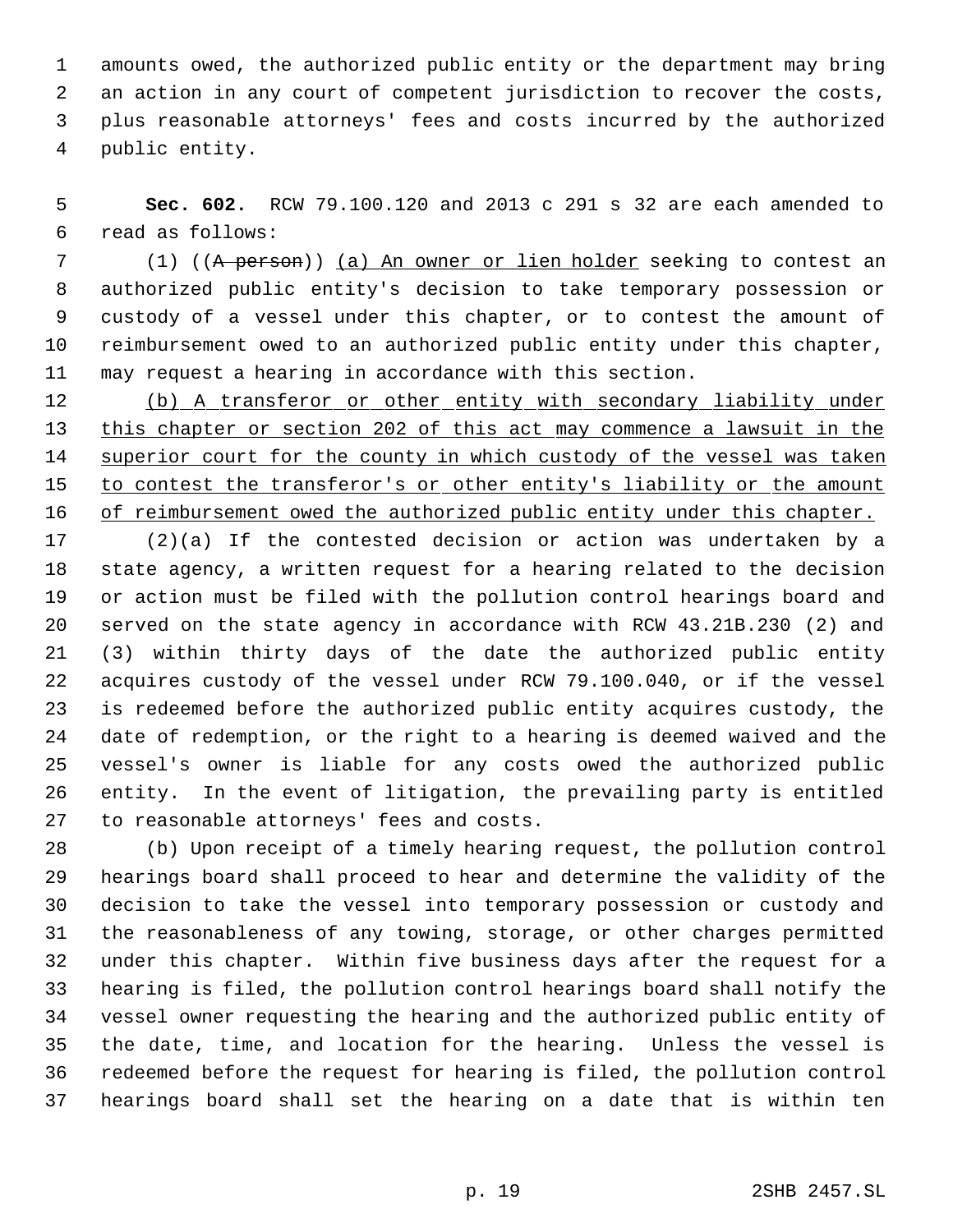business days of the filing of the request for hearing. If the vessel is redeemed before the request for a hearing is filed, the pollution control hearings board shall set the hearing on a date that is within sixty days of the filing of the request for hearing.

 (c) Consistent with RCW 43.21B.305, a proceeding brought under this subsection may be heard by one member of the pollution control hearings board, whose decision is the final decision of the board.

 (3)(a) If the contested decision or action was undertaken by a metropolitan park district, port district, city, town, or county, which has adopted rules or procedures for contesting decisions or actions pertaining to derelict or abandoned vessels, those rules or procedures must be followed in order to contest a decision to take temporary possession or custody of a vessel, or to contest the amount of reimbursement owed.

 (b) If the metropolitan park district, port district, city, town, or county has not adopted rules or procedures for contesting decisions 17 or actions pertaining to derelict or abandoned vessels, then  $((a - b)\cdot b)$ 18 person)) an owner or lien holder requesting a hearing under this section must follow the procedure established in subsection (2) of this section.

 **Sec. 603.** RCW 79.100.100 and 2013 c 291 s 2 are each amended to read as follows:

 (1)(a) The derelict vessel removal account is created in the state treasury. All receipts from RCW 79.100.050 and 79.100.060 and those moneys specified in RCW 88.02.640 must be deposited into the account. The account is authorized to receive fund transfers and appropriations from the general fund, deposits from the derelict vessel removal 28 surcharge under RCW 88.02.640(4), deposits under section 402 of this 29 act, as well as gifts, grants, and endowments from public or private sources as may be made from time to time, in trust or otherwise, for the use and benefit of the purposes of this chapter and expend the same or any income according to the terms of the gifts, grants, or endowments provided those terms do not conflict with any provisions of this section or any guidelines developed to prioritize reimbursement of removal projects associated with this chapter.

 (b) Moneys in the account may only be spent after appropriation. Expenditures from the account may only be used by the department for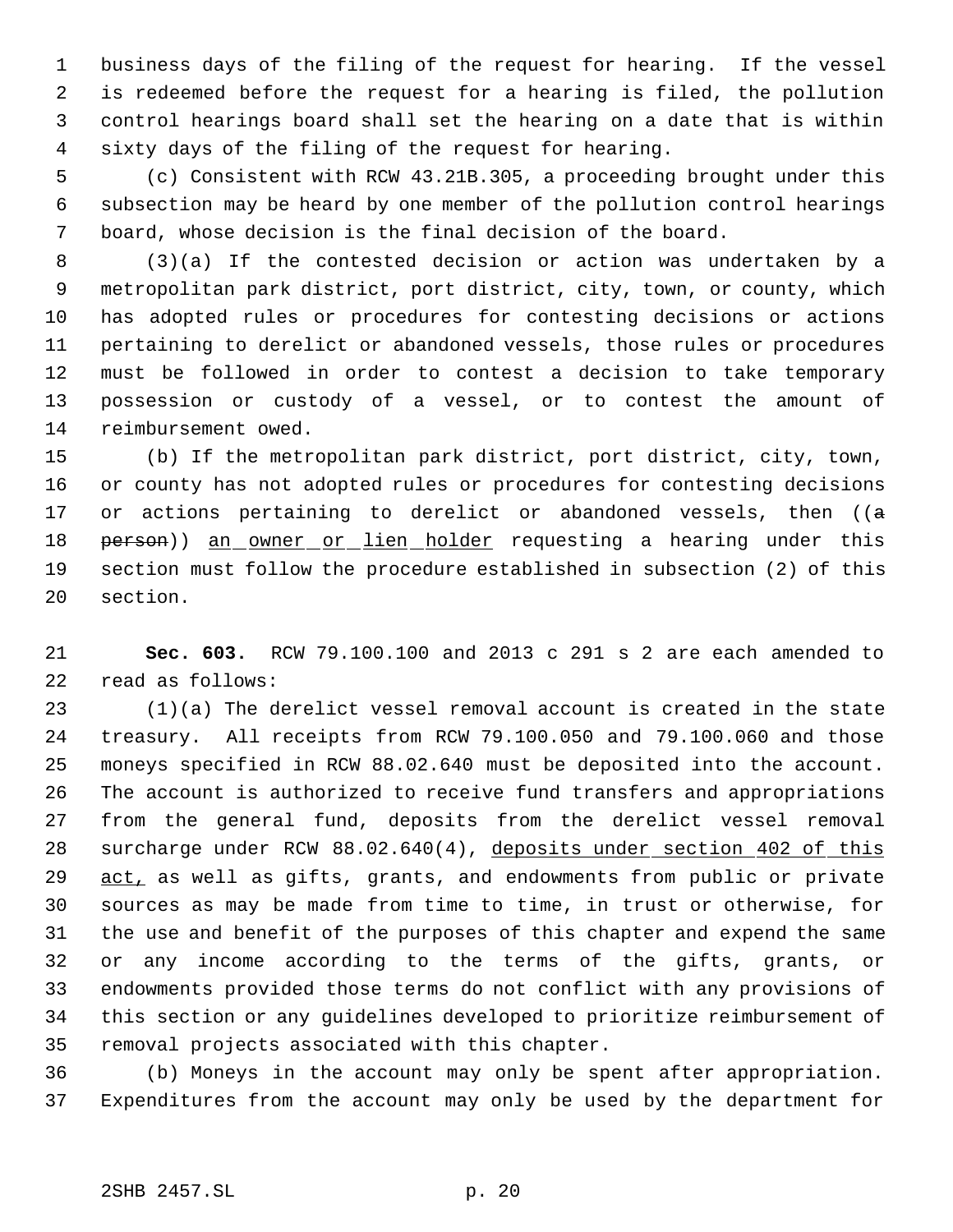developing and administering the vessel turn-in program created in RCW 79.100.160 and to, except as provided in RCW 79.100.130 and section 203 3 of this act, reimburse authorized public entities for up to ninety percent of the total reasonable and auditable administrative, removal, disposal, and environmental damage costs of abandoned or derelict vessels when the previous owner is either unknown after a reasonable search effort or insolvent. Reimbursement may not be made unless the department determines that the public entity has made reasonable efforts to identify and locate the party responsible for the vessel, or any other person or entity that has incurred secondary liability 11 ((under RCW 79.100.150)) for the vessel under this chapter or section 202 of this act, regardless of the title of owner of the vessel.

 (c) Funds in the account resulting from transfers from the general fund or from the deposit of funds from the watercraft excise tax as provided for under RCW 82.49.030 must be used to reimburse one hundred percent of costs and should be prioritized for the removal of large vessels.

 (d) Costs associated with the removal and disposal of an abandoned or derelict vessel under the authority granted in RCW 53.08.320 also qualify for reimbursement from the derelict vessel removal account.

 (e) In each biennium, up to twenty percent of the expenditures from the derelict vessel removal account may be used for administrative expenses of the department of licensing and department of natural resources in implementing this chapter.

 (2) Priority for use of this account is for the removal of derelict and abandoned vessels that are in danger of sinking, breaking up, or blocking navigation channels, or that present environmental risks such as leaking fuel or other hazardous substances. The department must develop criteria, in the form of informal guidelines, to prioritize removal projects associated with this chapter, but may not consider whether the applicant is a state or local entity when prioritizing. The guidelines must also include guidance to the authorized public entities as to what removal activities and associated costs are reasonable and eligible for reimbursement.

 (3) The department must keep all authorized public entities apprised of the balance of the derelict vessel removal account and the funds available for reimbursement. The guidelines developed by the department must also be made available to the other authorized public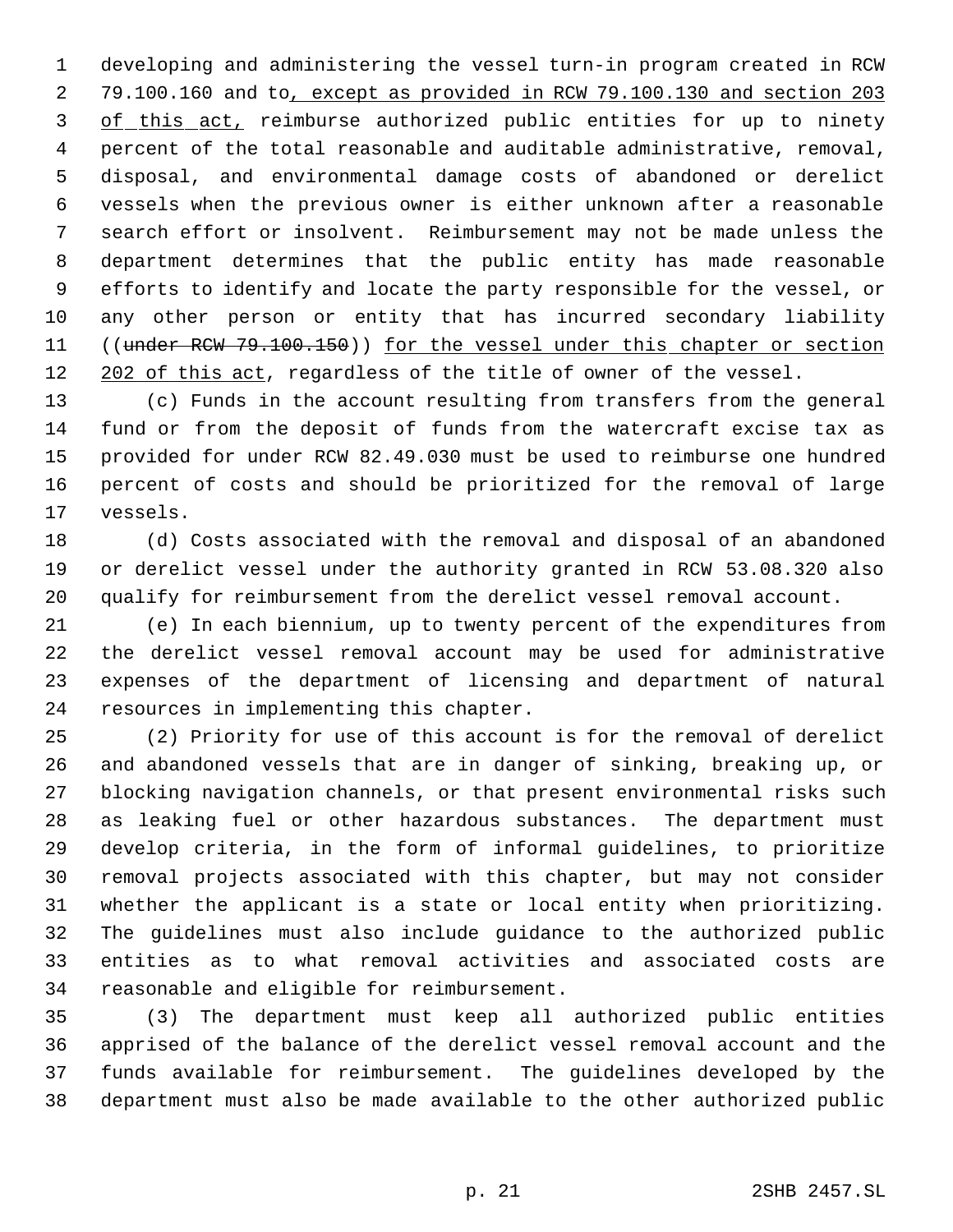entities. This subsection (3) must be satisfied by utilizing the least costly method, including maintaining the information on the department's internet web site, or any other cost-effective method.

 (4) An authorized public entity may contribute its ten percent of costs that are not eligible for reimbursement by using in-kind services, including the use of existing staff, equipment, and volunteers.

 (5) This chapter does not guarantee reimbursement for an authorized public entity. Authorized public entities seeking certainty in reimbursement prior to taking action under this chapter may first notify the department of their proposed action and the estimated total costs. Upon notification by an authorized public entity, the department must make the authorized public entity aware of the status of the fund and the likelihood of reimbursement being available. The department may offer technical assistance and assure reimbursement for up to two years following the removal action if an assurance is appropriate given the balance of the fund and the details of the proposed action.

 **Sec. 604.** RCW 79.100.010 and 2007 c 342 s 1 are each amended to read as follows:

 The definitions in this section apply throughout this chapter unless the context clearly requires otherwise.

 (1) "Abandoned vessel" means a vessel that has been left, moored, or anchored in the same area without the express consent, or contrary to the rules of, the owner, manager, or lessee of the aquatic lands below or on which the vessel is located for either a period of more than thirty consecutive days or for more than a total of ninety days in any three hundred sixty-five-day period, and the vessel's owner is: (a) Not known or cannot be located; or (b) known and located but is unwilling to take control of the vessel. For the purposes of this subsection (1) only, "in the same area" means within a radius of five miles of any location where the vessel was previously moored or anchored on aquatic lands.

 (2) "Aquatic lands" means all tidelands, shorelands, harbor areas, and the beds of navigable waters, including lands owned by the state and lands owned by other public or private entities.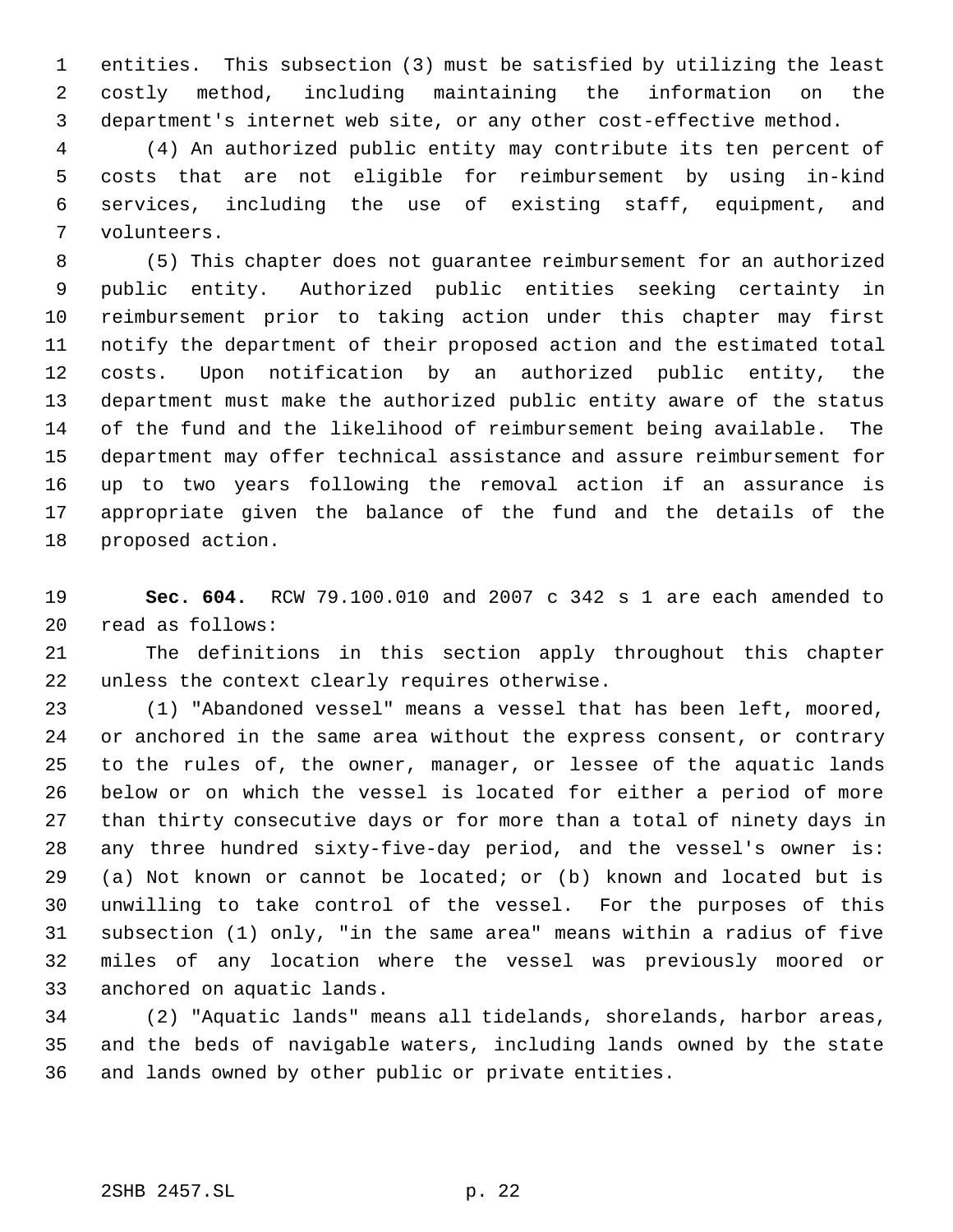(3) "Authorized public entity" includes any of the following: The department of natural resources; the department of fish and wildlife; the parks and recreation commission; a metropolitan park district; a port district; and any city, town, or county with ownership, management, or jurisdiction over the aquatic lands where an abandoned or derelict vessel is located.

(4) "Department" means the department of natural resources.

 (5) "Derelict vessel" means the vessel's owner is known and can be located, and exerts control of a vessel that:

 (a) Has been moored, anchored, or otherwise left in the waters of the state or on public property contrary to RCW 79.02.300 or rules 12 adopted by an authorized public entity;

 (b) Has been left on private property without authorization of the owner; or

(c) Has been left for a period of seven consecutive days, and:

(i) Is sunk or in danger of sinking;

(ii) Is obstructing a waterway; or

(iii) Is endangering life or property.

 (6) "Owner" means any natural person, firm, partnership, corporation, association, government entity, or organization that has a lawful right to possession of a vessel by purchase, exchange, gift, lease, inheritance, or legal action whether or not the vessel is subject to a security interest.

 (7) "Vessel" means every species of watercraft or other mobile artificial contrivance, powered or unpowered, intended to be used for 26 transporting people or goods on water or for floating marine construction or repair and which does not exceed two hundred feet in length. "Vessel" includes any trailer used for the transportation of watercraft, or any attached floats or debris.

 (8) "Ship" means every species of watercraft or other mobile artificial contrivance, powered or unpowered, intended to be used for 32 transporting people or goods on water or for floating marine construction or repair and that exceeds two hundred feet in length.

 **Sec. 605.** 2013 c 291 s 39 (uncodified) is amended to read as follows:

36  $(1)$  By December 31,  $((2013))$  2014, the department of natural 37 resources shall adopt by rule initial procedures and standards for the